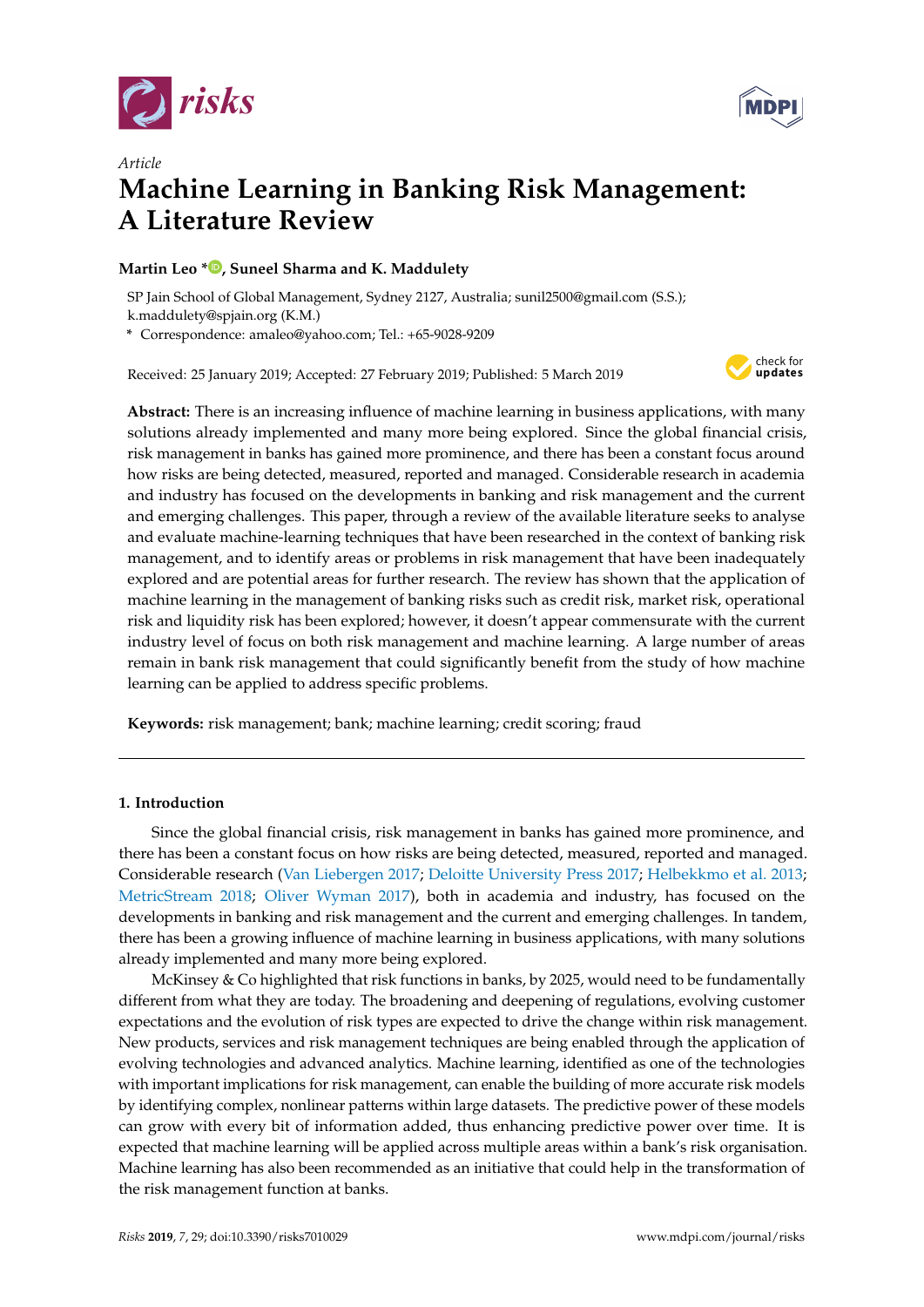The paper seeks to study the extent to which machine learning, which has been highlighted as an emergent business enabler, has been researched in the context of risk management within the banking industry and, subsequently, to identify potential areas for further research. The aim of this review paper is to assess, analyse and evaluate machine-learning techniques that have been applied to banking risk management, and to identify areas or problems in risk management that have been inadequately explored and make suggestions for further research.

To determine the risks specific to banks, as an alternate to leveraging on existing literature, this paper provides a taxonomy of risks that is developed based on a review of bank annual reports. An analysis of the available literature was carried out to evaluate the areas of banking risk management where machine-learning techniques have been researched. The research evaluated the risk areas where machine learning has been implemented in the risk types and the specific risk methodology they addressed. The analysis also identified the machine learning algorithms being used, both for specific areas and in general.

Section [2.1](#page-1-0) provides an overview of risk management at banks, the key risk types and risk management tools and methodologies. Section [2.2](#page-4-0) gives a quick introduction to machine learning and its use. Section [3](#page-6-0) begins by providing an overview of the research methodology. The section further examines the existing research around the application of machine learning in the management of risk at banks. It provides an analysis of the areas where the application of machine learning has been studied, highlighting areas where there is little to no academic study. Section [4](#page-12-0) discusses the key observations from the review, stressing the potential challenges and topics that could be addressed in the future. Section [5](#page-13-0) summarises the general findings from the study. The paper concludes by listing additional areas or problems in banking risk management where the application of machine learning can be further researched.

### **2. Theoretical Background**

#### <span id="page-1-0"></span>*2.1. Risk Management at Banks*

The bank's management's pursuit to increase returns for its owners comes at the cost of increased risk. Banks are faced with various risks—interest rate risk, market risk, credit risk, off-balance-sheet risk, technology and operational risk, foreign exchange risk, country or sovereign risk, liquidity risk, liquidity risk and insolvency risk. Effective management of these risks is key to a bank's performance. Also, given these risks and the role that banks play in financial systems, they are subject to regulatory attention [\(Saunders et al.](#page-20-1) [2006\)](#page-20-1). The regulators require banks to hold capital for the many risks that arise and are carried due to a bank's varied operations. The Basel standards for the determination of capital requirements were developed in 1998, and since then, have developed and evolved. Capital is required for each of the main risk types. Credit risk has traditionally been the greatest risk facing banks, and usually the one requiring the most capital. Market risk arises primarily from the trading operations of a bank, while operational risk is the risk of losses from internal system failures or external events. In addition to calculating regulatory capital, most large banks also calculate economic capital, which is based on a bank's models rather than on prescriptions from regulators [\(Hull](#page-19-3) [2012\)](#page-19-3). The main risks that banks face are credit, market, and operational risks, with other types of risk including liquidity, business, and reputational risk. Banks are actively engaged in risk management to monitor, manage and measure these risks [\(Apostolik et al.](#page-17-0) [2009\)](#page-17-0).

Market risk can be defined as the risk of losses "owing to movements in the level or volatility of market prices" [\(Jorion](#page-19-4) [2007\)](#page-19-4). Market risk includes interest rate risk, equity risk, foreign exchange risk and commodity risk. Interest risk can be defined as the potential loss due to movements in interest rates. Equity risk can be defined as the potential loss consequent to an adverse change in the price of a stock. Foreign exchange risk can be defined as the risk that the value of the assets or liabilities of a bank changes due to fluctuations in the currency exchange rate. Commodity risk can be defined as the potential loss due to an adverse change in the price of commodities held. The market risk framework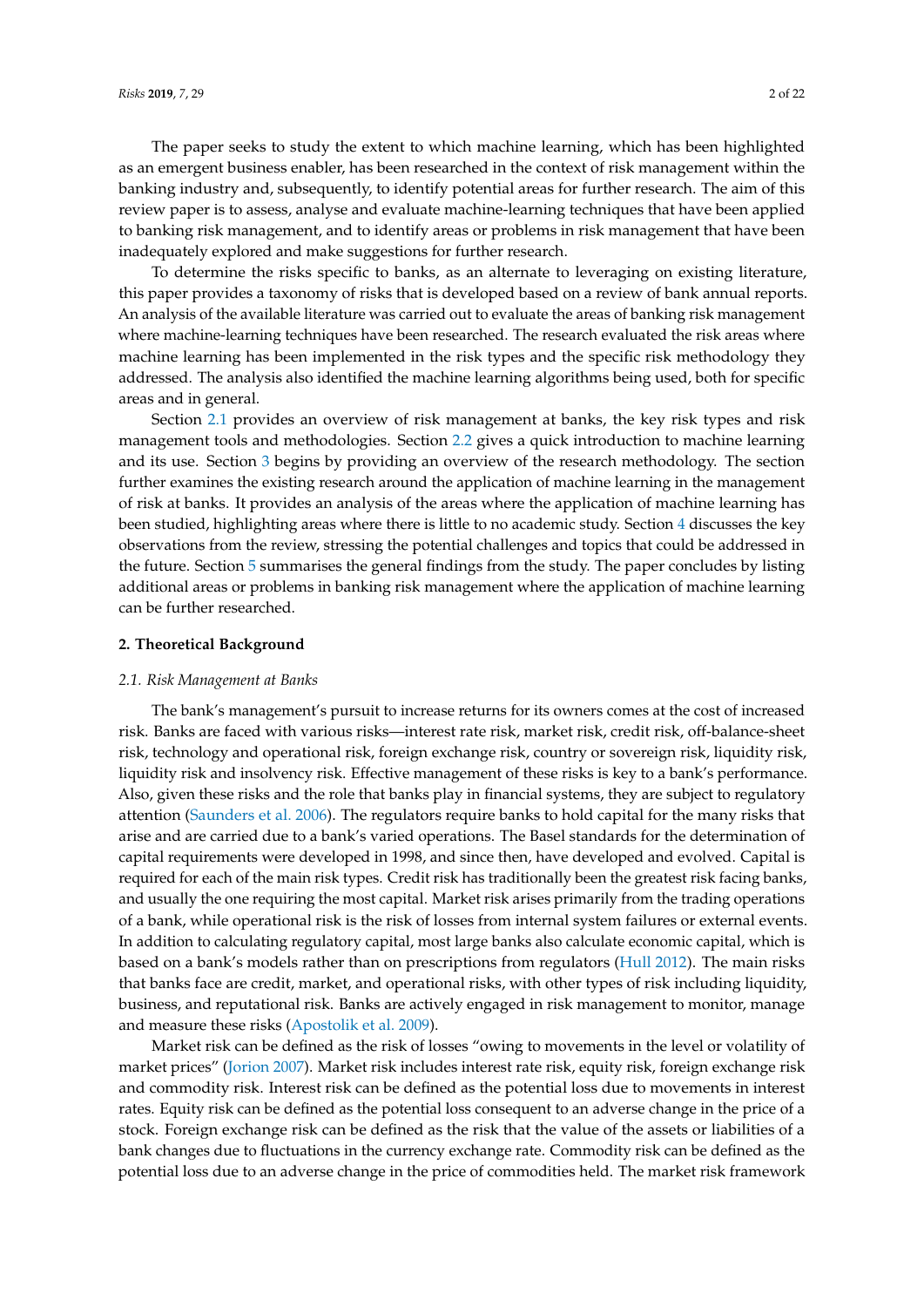of the Basel accord consists of an internal models approach and a standardised approach. To capture tail risk better, the revised framework also saw a shift in the measure of risk under stress from the Value-at-Risk (VaR) to Expected Shortfall (ES) [\(Basel Committee on Banking Supervision](#page-18-1) [2006\)](#page-18-1).

Credit can be defined as the risk of potential loss to the bank if a borrower fails to meet its obligations (interest, principal amounts). Credit risk is the single largest risk banks face [\(Apostolik et al.](#page-17-0) [2009\)](#page-17-0). The Basel Accord allows banks to take the internal ratings-based approach for credit risk. Banks can internally develop their own credit risk models for calculating expected loss. The key risk parameters to be estimated are probability of default (PD), loss given default (LGD) and exposure at default (EAD). Expected Loss =  $P D \times LGD \times EAD$  [\(Basel Committee on Banking](#page-18-2) [Supervision](#page-18-2) [2005a,](#page-18-2) [2005b\)](#page-18-3).

Liquidity risk, treated separately from the other risks, takes two forms—asset liquidity risk and funding liquidity risk. A bank is exposed to asset-liquidity risk when a transaction cannot be executed at the prevailing market prices, which could be a consequence of the size of the position relative to the normal trading lot size. Funding liquidity risk refers to the inability to meet cash flow obligations, and is also known as cash flow risk [\(Jorion](#page-19-4) [2007\)](#page-19-4). Banks are required to establish a robust liquidity risk management framework that would ensure sufficient liquidity is maintained, including the ability to withstand a range of stress events. A sound process for the identification, measurement, monitoring and control of liquidity risk should be implemented [\(Basel Committee on Banking Supervision](#page-18-4) [2008\)](#page-18-4).

Operational risk is defined by BCBS as the risk of loss resulting from "inadequate or failed internal processes, people and systems or from external events" and is a "fundamental element of risk management" at banks. This definition includes legal risk, but excludes strategic and reputational risk. It is considered inherent in all banking products, activities, processes and systems [\(Basel Committee](#page-18-5) [on Banking Supervision](#page-18-5) [2011\)](#page-18-5). In the annual reports, operational risk was varyingly presented and included a number of sub risks, and could be referred to more as non-financial risk. It included, among many others, fraud risk, cyber security, clients products and business practices, information and resiliency risk, money laundering and financial crime risks, vendor and outsourcing risks, technology risk, business disruption risks. In some instances, banks have reported compliance and legal risk also under operational risk.

To determine the risks specific to banks, as an alternate to leveraging the existing literature, a review was done of bank annual reports. Based on the review, a taxonomy was charted of the various risk types that banks typically seek to manage as part of their business and the methodologies and tools in use. The annual reports of 10 leading banks were reviewed to determine which risk areas were specifically being reported on by these banks. The review also included identifying the specific tools, methodologies or risk management framework components that were in use. To get wider coverage, the list of banks included a representative from each region—US, predominantly globally operating banks, European banks, and also an Asian bank. Also, these banks operated a wide ranging of banking business lines—investment banking, securities trading, consumer or retail banking and corporate banking. While there were differences in the way the risks were discussed and presented, including sub risks, the top risks were largely the same and included credit risk management, market risk management, liquidity risk, operational risk.

A chart (Figure [1\)](#page-3-0) depicting the taxonomy of the various risk types discussed in bank annual reports and also the various methodologies or tools (Figure [2\)](#page-4-1) implemented to manage these risks is included below.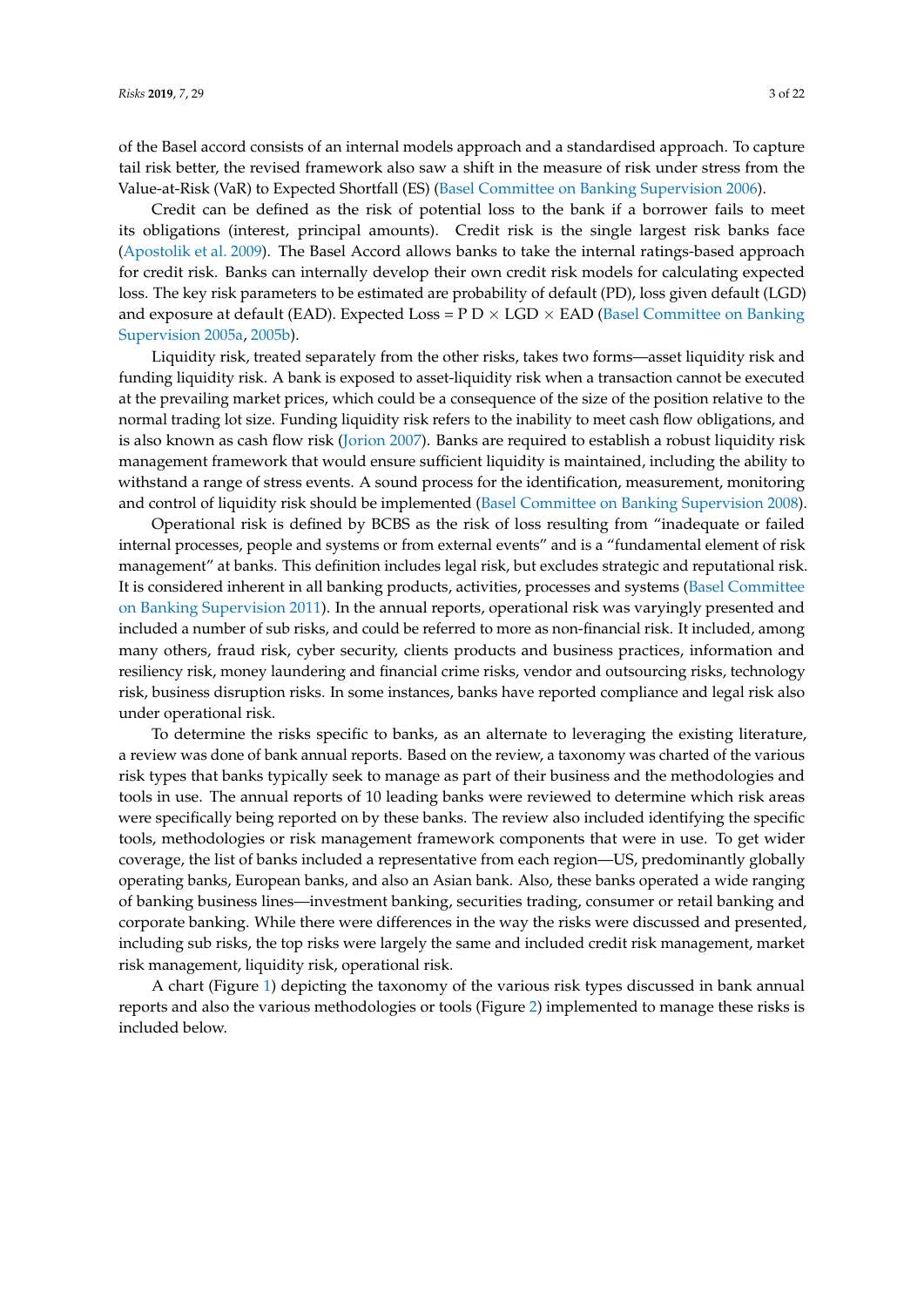<span id="page-3-0"></span>

**Figure 1.** Taxonomy of risks. **Figure 1.** Taxonomy of risks.

The chief risk officer has access to risk insight and intelligence that was more retrospective nature, such as incident analyses focusing on understanding what happened and why. Now, in nature, such as incident analyses focusing on understanding what happened and why. Now, increasingly, they are gearing up with tools that allow for a look ahead that facilitates the predicting increasingly, they are gearing up with tools that allow for a look ahead that facilitates the predicting of potential risk incidents. Data mining, scenario modelling and forecasting are built-in features of most risk management solutions. Cognitive (pattern recognition by visualising and identifying apparent and later trends in historical data) and algorithmic (establishing causal relationships between diverse events and data sets) intelligence is making way for augmented (natural language processing and machine learning) and assistive (contextual virtual intelligent assistance) intelligence that augments and accelerates de[cision making \(Met](#page-19-1)ricStream 2018).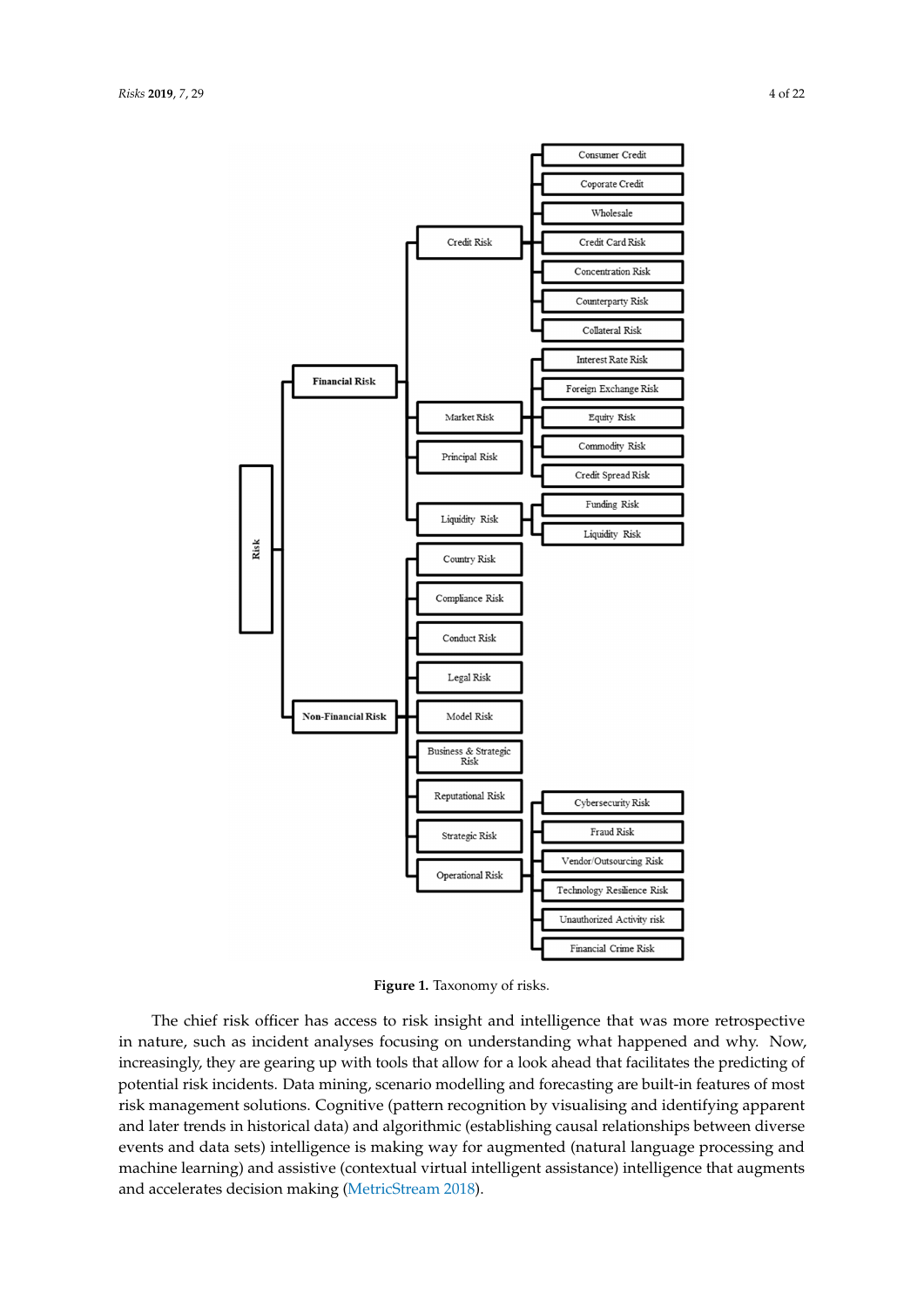<span id="page-4-1"></span>

|                                             | Market Risk   Credit Risk    |            | Liquidity<br><b>Risk</b> | Non-Financial<br><b>Risk</b><br>(Operational<br>Risk) |
|---------------------------------------------|------------------------------|------------|--------------------------|-------------------------------------------------------|
|                                             | <b>Risk Management Tools</b> |            |                          |                                                       |
| <b>Risk Limits</b>                          | $\sqrt{}$                    | $\sqrt{ }$ | $\sqrt{}$                |                                                       |
| <b>Credit Risk limits</b>                   |                              | $\sqrt{ }$ |                          |                                                       |
| <b>Value at Risk</b>                        | $\sqrt{}$                    |            |                          |                                                       |
| <b>Earnings at Risk</b>                     | $\sqrt{}$                    |            |                          |                                                       |
| <b>Expected Shortfall</b>                   | $\sqrt{ }$                   |            |                          |                                                       |
| <b>Economic Value Stress Testing</b>        | $\sqrt{2}$                   |            |                          |                                                       |
| <b>Economic Capital</b>                     | $\sqrt{}$                    | $\sqrt{}$  | $\sqrt{}$                | $\sqrt{}$                                             |
| <b>Risk Sensitivities</b>                   | $\sqrt{}$                    |            |                          |                                                       |
| <b>Risk Assessment (RCSA)</b>               |                              |            |                          | $\sqrt{}$                                             |
| <b>Operational Risk Losses</b>              |                              |            |                          | $\sqrt{}$                                             |
| <b>Loss Distribution Approach</b>           |                              |            |                          | $\sqrt{}$                                             |
| <b>Scenario Analysis</b>                    | $\sqrt{}$                    | $\sqrt{}$  | $\sqrt{ }$               | $\sqrt{}$                                             |
| <b>Tail Risk Capture</b>                    | $\sqrt{}$                    | $\sqrt{ }$ | $\sqrt{}$                | $\sqrt{}$                                             |
| <b>Stress Testing</b>                       | $\sqrt{}$                    | $\sqrt{ }$ | $\sqrt{}$                | $\sqrt{}$                                             |
| <b>Scoring Models</b>                       |                              | $\sqrt{}$  |                          |                                                       |
| <b>Rating Models</b>                        |                              | $\sqrt{ }$ |                          |                                                       |
| <b>Exposure</b>                             |                              |            |                          |                                                       |
| - Probability of Default                    |                              | V          |                          |                                                       |
| - Loss Given Default                        |                              |            |                          |                                                       |
| - Exposure at Default                       |                              |            |                          |                                                       |
| <b>Back Testing</b>                         | $\sqrt{}$                    | $\sqrt{ }$ | $\sqrt{ }$               |                                                       |
| <b>Risk Management Framework Components</b> |                              |            |                          |                                                       |
| <b>Risk Appetite</b>                        | $\sqrt{}$                    | V          | V                        | $\sqrt{}$                                             |
| <b>Risk Identification</b>                  | $\sqrt{}$                    | $\sqrt{ }$ | $\sqrt{ }$               | $\sqrt{ }$                                            |
| <b>Risk Assessment</b>                      | $\sqrt{}$                    | $\sqrt{ }$ | $\sqrt{}$                | $\sqrt{}$                                             |
| <b>Risk Measurement</b>                     | $\sqrt{}$                    | $\sqrt{}$  | $\sqrt{}$                | $\sqrt{}$                                             |
| <b>Risk Testing</b>                         | $\sqrt{}$                    | $\sqrt{}$  | $\sqrt{}$                | $\sqrt{ }$                                            |
| <b>Risk Monitoring</b>                      | $\sqrt{}$                    | $\sqrt{ }$ | $\sqrt{}$                | $\sqrt{ }$                                            |
| <b>Risk reporting</b>                       | $\sqrt{}$                    | $\sqrt{ }$ | $\sqrt{}$                | $\sqrt{}$                                             |
| <b>Risk Oversight</b>                       | $\sqrt{2}$                   | $\sqrt{ }$ | $\sqrt{}$                | $\sqrt{}$                                             |
| Capital Management (calculation and         |                              |            |                          |                                                       |
| allocation)                                 | V                            | ν          | V                        | V                                                     |
| - CCAR                                      |                              |            |                          |                                                       |
| - ICAAP                                     |                              |            |                          |                                                       |

**Figure 2.** Risk Management Methods and Tools. **Figure 2.** Risk Management Methods and Tools.

#### <span id="page-4-0"></span>*2.2. Machine Learning 2.2. Machine Learning*

Machine learning has been explained as lying at the intersection of computer science, Machine learning has been explained as lying at the intersection of computer science, engineering and statistics. It has been highlighted as a tool that can be applied to various problems, especially in fields that require data to be interpreted and acted upon [\(Awad and Khanna](#page-17-1) [2015\)](#page-17-1). Machine learning delivers the capability to detect meaningful patterns in data, and has become a common tool for almost any task faced with the requirement of extracting meaningful information from data sets. When faced with the requirement of extracting meaningful information from data, and the consequent complexity of patterns to be studied, a programmer may not be able to provide explicit and detailed specification on the execution process. Machine learning addresses this challenge by "endowing programs" with the ability to "learn and adapt". The machine learning programs learn and improve, and can be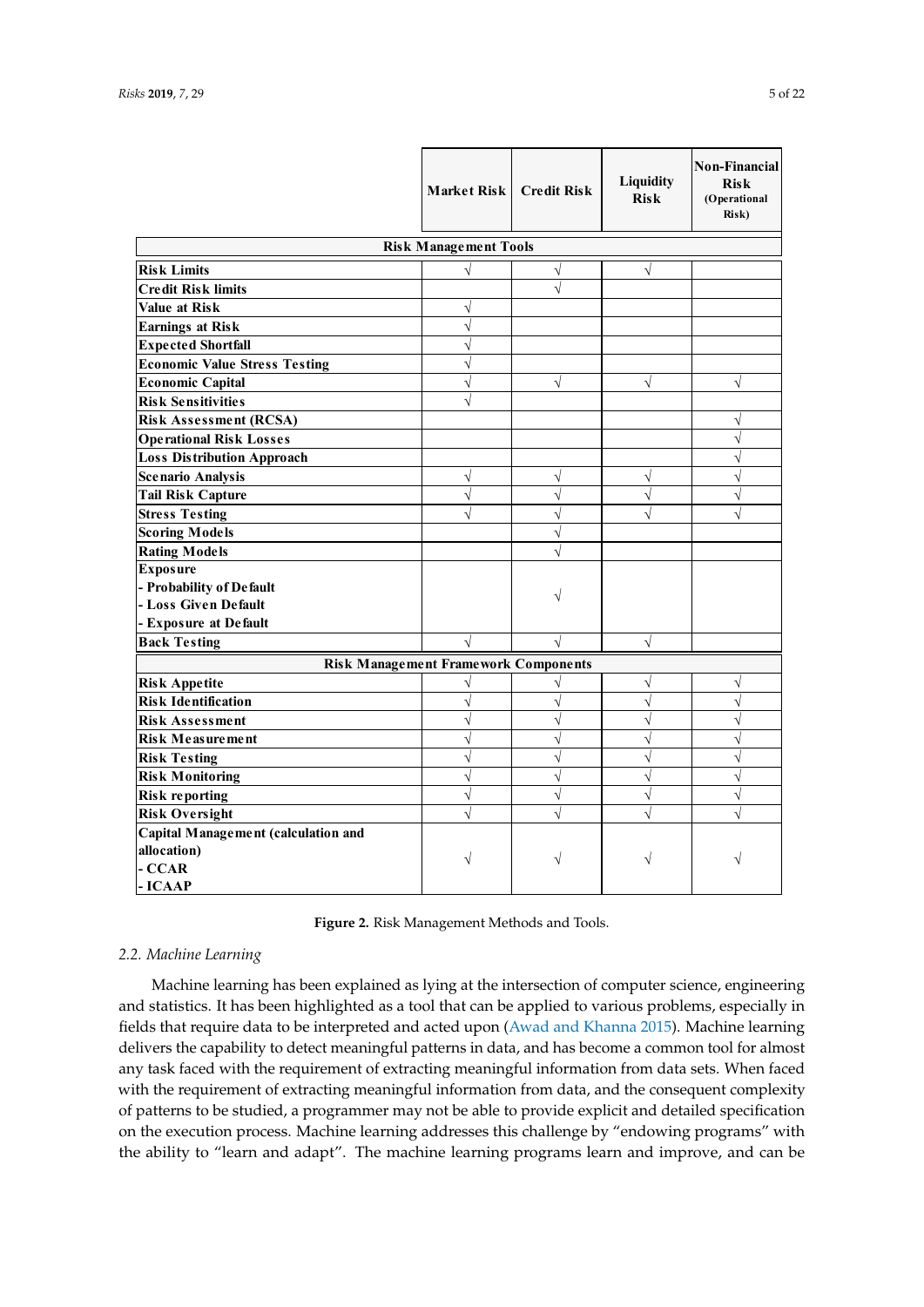applied when the problem that has to be dealt has the dual challenge of complexity and the need for adaptability [\(Shalev-Shwartz and Ben-David](#page-20-2) [2014\)](#page-20-2).

Machine learning tools that are driving the advances in search engines and self-driving cars can be adopted and applied to the financial sector. A variety of technological developments have contributed to the financial sector being able to explore and mine a voluminous data infrastructure that includes diverse sets of unstructured forms of financial data about markets and consumers. Economists are increasingly adopting machine learning, in conjunction with other tools and expertise to evaluate complex relationships, despite machine learning's limitations in being able to determine causality. The adoption of machine learning has been motivated by the potential opportunities for cost reduction, improved productivity and improved risk management. New regulations have also pushed the banks to automate with the need to have efficient regulatory compliance [\(Financial Stability Board](#page-18-6) [2017\)](#page-18-6).

Data driven and computational-based, machine learning algorithms rely less on assumptions about the data, including about the distribution. While they are considered more robust and better at addressing complex non-linear relationships, they also are seen as being difficult to interpret [\(Galindo](#page-18-7) [and Tamayo](#page-18-7) [2000\)](#page-18-7).

Recent years have seen a surge in the amount of data gathered within financial institutions (FI). A big push towards the digitalisation of services and increased regulatory reporting requirements has resulted in a large amount of unstructured data being created and/or collected at a high frequency. This data comes from various sources, including consumer apps, client interactions, metadata and other external data sources. The desire to enhance their analytical capabilities and automate across business lines, including risk management, by managing and mining these increased volumes and a variety of data has led financial institutions to explore powerful and analytical solutions, a consequence of which is the rise in interest and the popularity of machine learning and artificial intelligence within the FI community [\(Van Liebergen](#page-20-0) [2017\)](#page-20-0). Machine learning is widely seen in the financial services sector as having the potential to deliver the analytical capability that FIs desire. Machine learning is capable of impacting every aspect of the FI's business model—improving insight into client preferences, risk management, fraud detection, conduct monitoring, client support automation and even automated identity verification when coupled with biometrics.

[Van Liebergen](#page-20-0) [\(2017\)](#page-20-0) introduces the field, and through discussions with the Institute of International Finance and technology ventures, explains use cases within financial institutions. He discusses applications in the area of credit risk modelling, detection of credit card fraud and money laundering and surveillance of conduct breaches at FIs. He also highlights that Machine learning seeks to predict "out-of-sample" while learning "found in-sample" (past) correlations, while falling short of providing an explanation for the analysed relationship. This could create complexities around model development and evaluation.

Machine learning also plays a role at the Securities and Exchange Commission (SEC) in the risk assessment process in identifying misconduct. While this is applicable from a supervisory perspective and for the oversight of systemic risks, it can also serve as a guide for a bank on how similar machine learning techniques can be applied in risk assessments for the detection of misconduct (internal or external) including risk assessments on corporate issuers or counterparties [\(Bauguess](#page-18-8) [2015\)](#page-18-8). In computational finance, machine learning has great potential and could be variedly used, ranging from the comprehensive exploratory data analysis to the presentation/visualisation of modelling results [\(Kanevski and Timonin](#page-19-5) [2010\)](#page-19-5).

Some of the cons of machine learning, as argued, are that they are more "black box" in nature, with results at times being difficult to interpret. It is argued that they are also sensitive to outliers, resulting in the overfitting of the data and counterintuitive predictions. They are also argued to have the pros of being able to be a better fit for non-linear relationships between the explanatory variables and explained variables, and also that the ability for them to apply a broader set of variables tends to improve accuracy [\(Bacham and Zhao](#page-17-2) [2017\)](#page-17-2).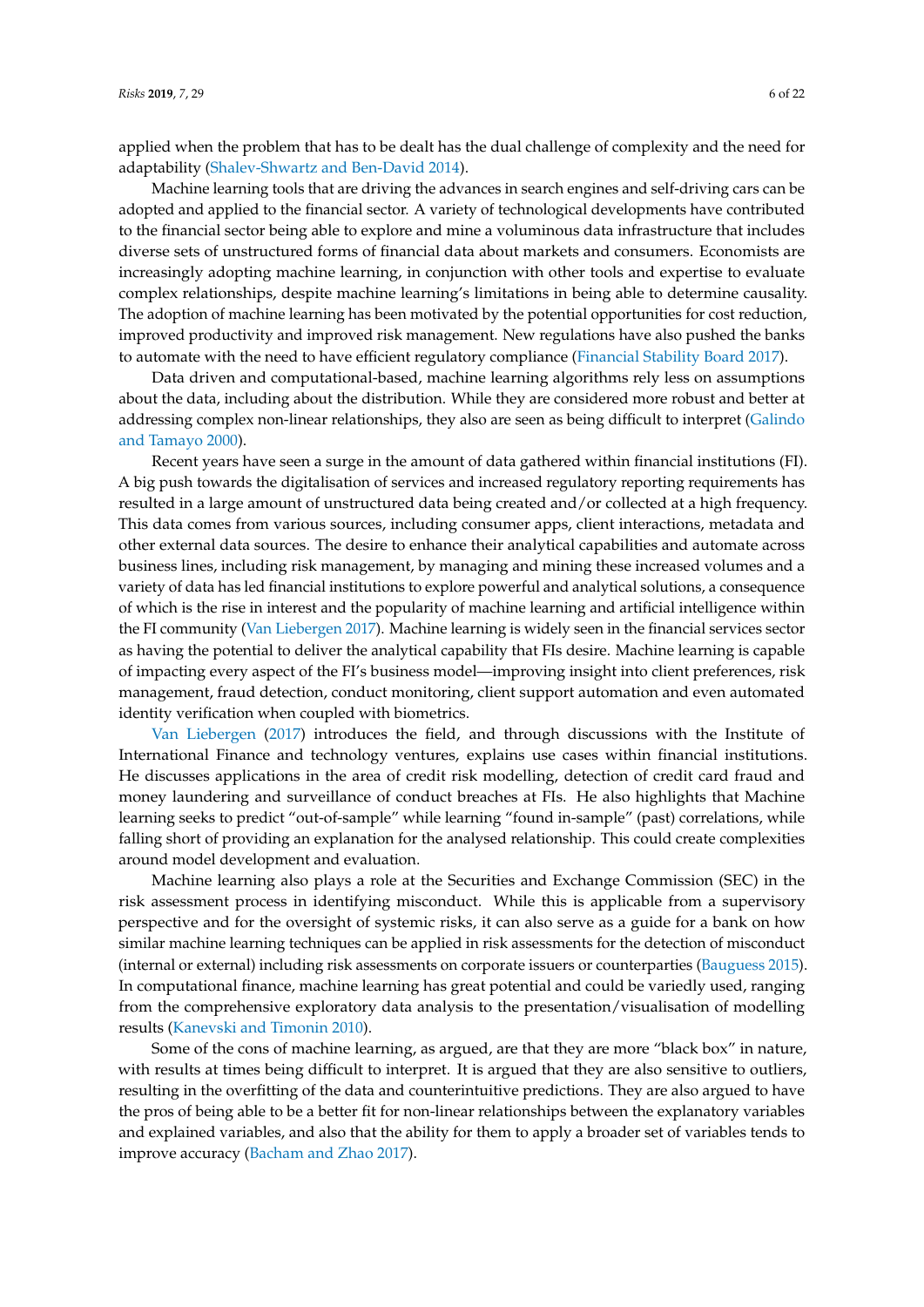## <span id="page-6-0"></span>**3. Materials and Methods**

To carry out the review of literature that researches the application of machine learning in bank risk management, two sets of key words were used in the search for related papers. The search for papers was done using the scholar.google.com, SSRN and ProQuest databases. The search was largely focused on papers after 2007 to capture developments since the global financial crisis; however papers prior to that period were also included if they were referenced in other recent papers.

The first group of words was 'machine learning', in line with the topic. The second group comprised terms that were identified from the review of the bank annual reports. This includes risk types, as listed in the risk taxonomy and risk management tools or methods that were identified from the bank annual reports. Taxonomy is as shown in Figure [1,](#page-3-0) and methods as in Figure [2.](#page-4-1)

The search and review was limited to conference papers, journal articles and selected theses (post graduate or doctoral). The review has not considered articles, white papers, vendor papers or web articles that have just made reference to machine learning without providing details on how, or that made references to the application of any specific algorithm, though many such articles did come up in the search. In particular, there are a large number of articles, web and magazines, and publications that include machine learning as a solution or as a generic and general recommendation without providing further details on how a given specific problem can be addressed.

The review has looked at only papers that have analysed the topic with a level of depth, namely, by making references to specific algorithms or providing a design or model for how ML can be implemented. Articles or papers or conference proceedings that have made only a cursory or a general reference to the application of ML in the risk management space have not been considered for this research. It is noted that there are many references available where the authors or speakers have proposed that ML or AI can be applied in the management of risk; however, many of them stop short of providing clarity on *which* algorithms, or fail to provide examples of how ML/AI has been applied in a test or industry setup.

The methodological framework for this research was determined by analysing the various problem areas related to machine learning and risk management in banks. The articles were classified to understand: (i) the risk area they focused on; (ii) the risk management tool or risk management framework component they targeted; or (iii) the algorithms that were applied/studied/proposed. The survey was also seeking to review papers that focused more on risk assessment and measurement.

Risk areas such as cybersecurity and fraud risk have been dealt with widely; however, the focus in this review has been only on cases where they specifically relate to banking risk management use cases. Papers that focus the research on operational matters, such as credit risk management solutions that address the operational process of credit review and approval, or tools that are focused on supporting traders and trading risk managers in the order and trade management process, have not been considered. Additionally, operational risk management solutions that fit within the operational process to mitigate operational events/incidents (e.g., robotics process automation, STP, anomaly detection) have not been researched.

An overview of the papers that were reviewed is included in Appendix [A.](#page-14-0)

#### *3.1. Credit Risk*

The assessment of credit risk remains an important and challenging research topic in the field of finance, with initial efforts dating back to the last century. On the back of the global financial crisis events and the consequent increased regulatory focus, the credit risk assessment process has seen an increased interest within the academic and business community. The general approach to credit risk assessment has been to apply a classification technique on past customer data, including on delinquent customers, to analyse and evaluate the relation between the characteristics of a customer and their potential failure. This could be used to determine classifiers that can be applied in the categorisation of new applicants or existing customers as good or bad [\(Wang et al.](#page-20-3) [2005\)](#page-20-3).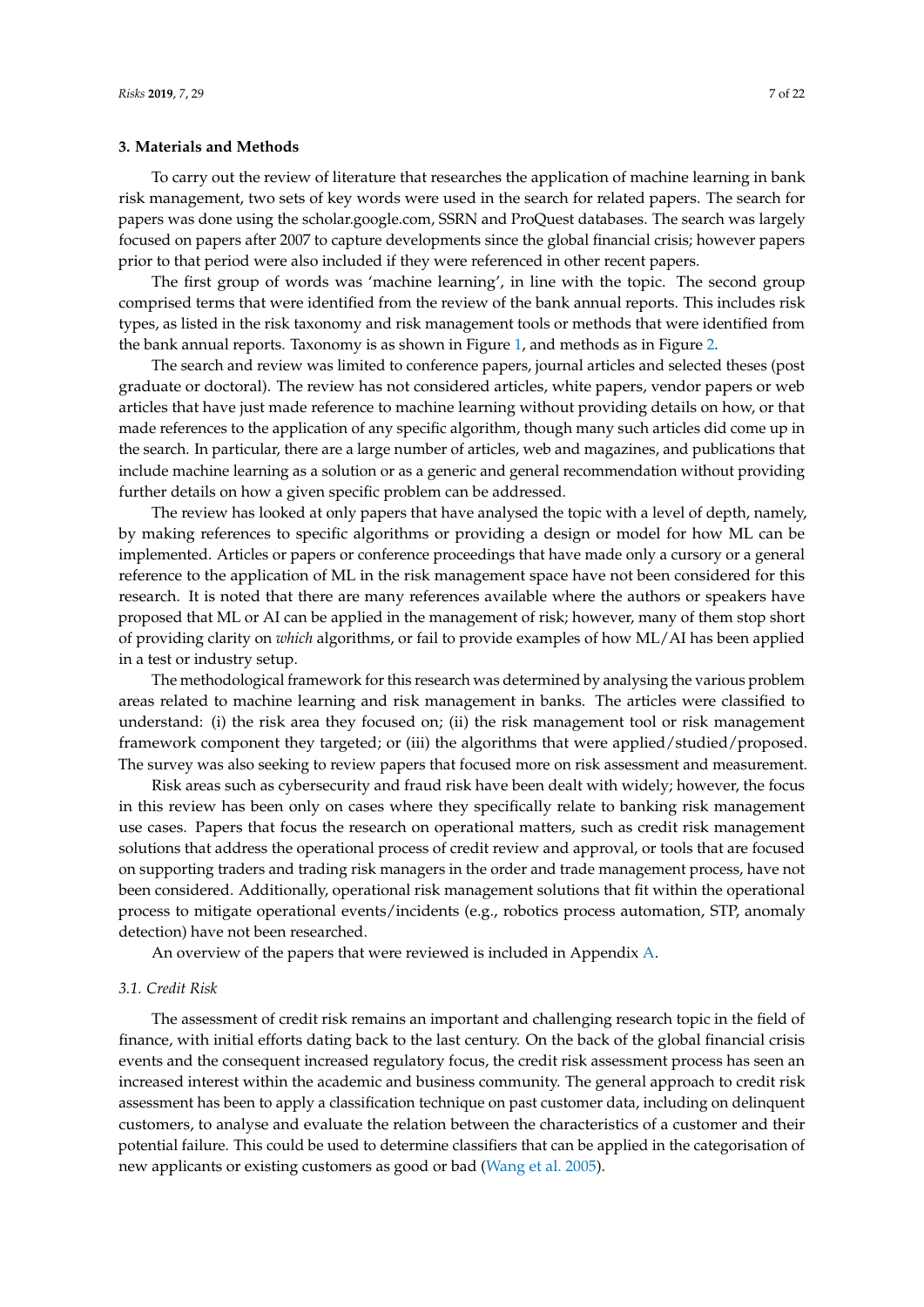Credit risk evaluation occupies an important place within risk management. Techniques such as Logistic regression and discriminant analysis are traditionally used in credit scoring to determine likelihood of default. Support Vector machines are successful in classifying credit card customers who default. They were also found to be competitive in discovering features that are most significant in determining risk of default when tested and compared against the traditional techniques [\(Bellotti](#page-18-9) [and Crook](#page-18-9) [2009\)](#page-18-9). Credit risk modelling for the calculation of credit loss exposure involves the estimation of the Probability of Default (PD), the Exposure at Default (EAD) and the Loss Given Default (LGD). This is emphasised by the Basel II accord. Predominant methods to develop models for PD are classification and survival analysis, with the latter involving the estimation of whether the customer would default and when the default could occur. Classifier algorithms were found to perform significantly more accurately than standard logistic regression in credit scoring. Also, advanced methods were found to perform extremely well on credit scoring data sets such as artificial neural networks, performing better than extreme learning machine [\(Lessmann et al.](#page-19-6) [2015\)](#page-19-6).

Through the Basel accord requirements, the need to allocate capital in an efficient and profitable manner has lead FIs to build credit scoring models to assess the default risk of their customers. Again, SVM has been shown to yield significantly better results in credit scoring [\(Van Gestel et al.](#page-20-4) [2003\)](#page-20-4). An accurate prediction of estimated probability of default delivers more value to risk management in comparison to a binary classification of clients as either credible or not-credible. A number of techniques are used in credit scoring, such as discriminant analysis, logistic regression, Bayes classifier, nearest neighbour, artificial neural networks and classification trees. Artificial neural networks have been shown to perform classifications more accurately than the other five methods [\(Yeh and Lien](#page-21-0) [2009\)](#page-21-0)

Methods and models are being constantly developed to address a significant issue at banks, namely, the correct classification of customers and the estimation of credit risk. The various approaches applied in these methods seek to increase the accuracy of creditworthiness predictions that could lead to a bigger and profitable loan portfolio. Neural networks have proven to be of significant value in the credit risk decision process, and their application in company distress predictions was reported to be beneficial in credit risk evaluation (Wó[jcicka](#page-20-5) [2017\)](#page-20-5).

While credit risk is the most researched and evaluated risk area for the application of machine learning, this is not a new phenomenon. Dating as far back as 1994, Altman and colleagues conducted an analysis comparing traditional statistical methods of distress and bankruptcy prediction with alternative neural network algorithm, and concluded that a combined approach of the two improved accuracy significantly [\(Aziz and Dowling](#page-17-3) [2018\)](#page-17-3).

[Hand and Henley](#page-18-10) [\(1997\)](#page-18-10) argued that "credit scoring is the term used to describe formal statistical methods which are used for classifying applicants for credit into "good" and "bad" risk classes". Credit scoring models are multivariate statistical models applied to economic and financial indicators to predict the default risk of individuals or companies. These indicators are assigned a weight relative of importance in predictions, and are fed as input to arrive at an index of creditworthiness. This numerical score serves as a measure of the borrower's probability of default. The support vector machine technique was concluded as being the most widely applied in credit risk evaluations. Hybrid SVM models have been proposed to improve the performance by adding methods for the reduction in the feature subset. These, however, only classify, and don't provide an estimation of the probability of default [\(Keramati and Yousefi](#page-19-7) [2011\)](#page-19-7).

The dramatic growth in consumer credit has increased the importance of credit scoring models. The bulk of the research appears to be focussed on credit scoring techniques, as seen in the number of papers focussing on this area [\(Ala'raj and Abbod](#page-17-4) [2016a;](#page-17-4) [Ala'Raj and Abbod](#page-17-5) [2016b;](#page-17-5) [Bellotti and](#page-18-9) [Crook](#page-18-9) [2009;](#page-18-9) [Cao et al.](#page-18-11) [2013;](#page-18-11) [Van Gestel et al.](#page-20-4) [2003;](#page-20-4) [Guegan et al.](#page-18-12) [2018;](#page-18-12) [Huang et al.](#page-19-8) [2007;](#page-19-8) [Keramati](#page-19-7) [and Yousefi](#page-19-7) [2011;](#page-19-7) [Lai et al.](#page-19-9) [2006;](#page-19-9) [Lessmann et al.](#page-19-6) [2015;](#page-19-6) [Van-Sang and Nguyen](#page-20-6) [2016;](#page-20-6) [Malhotra and](#page-19-10) [Malhotra](#page-19-10) [2003;](#page-19-10) [Wang et al.](#page-20-7) [2015;](#page-20-7) Wó[jcicka](#page-20-5) [2017\)](#page-20-5). Predominantly, the focus is on classification and the application of algorithms that enable this. A number of papers evaluate the various algorithms in an attempt to identify the most efficient and accurate prediction algorithm. The papers make a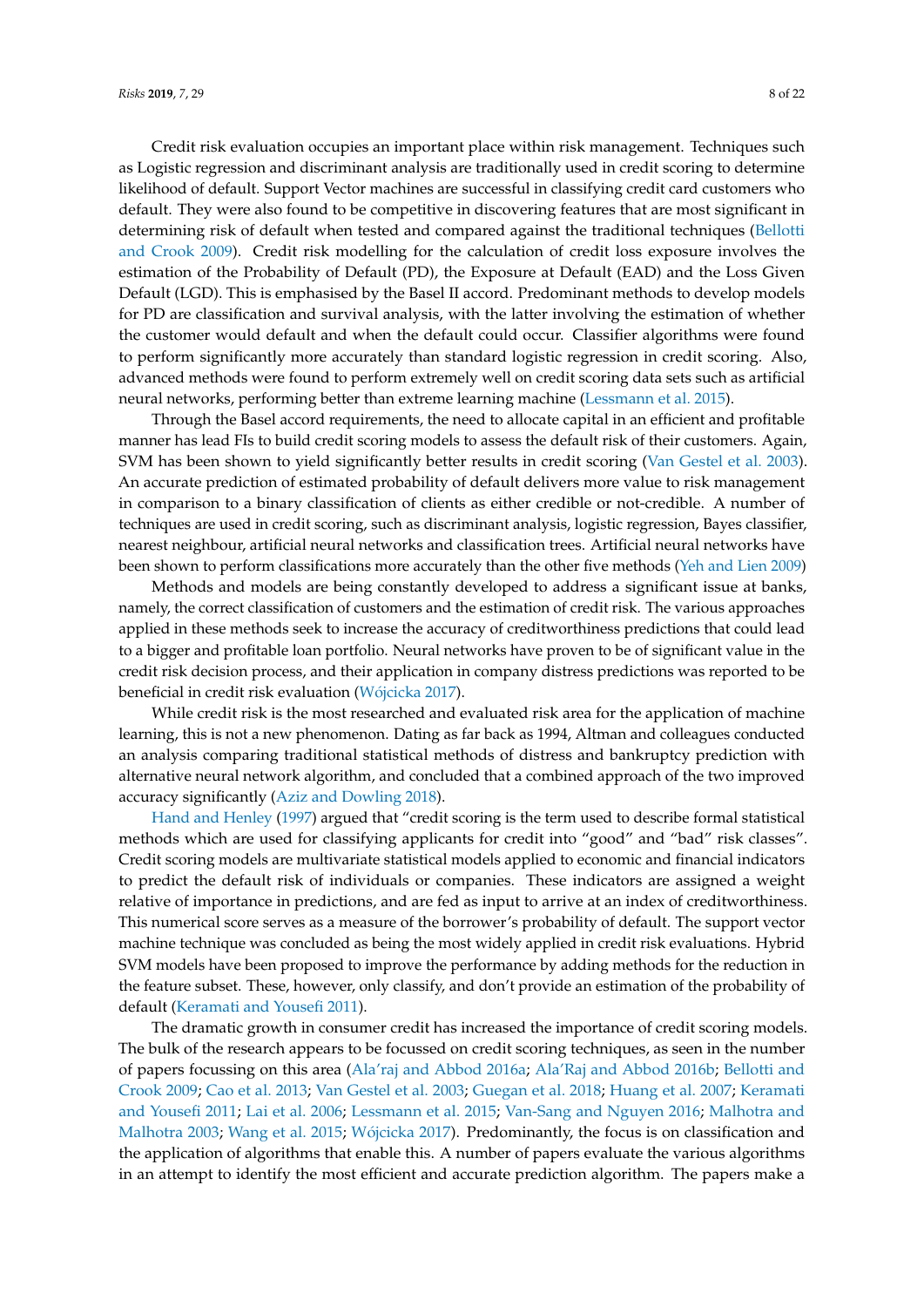case that machine learning delivers comparable accuracy and is better equipped to capture non-linear relationships common to credit risk [\(Bacham and Zhao](#page-17-2) [2017;](#page-17-2) [Hamori et al.](#page-18-13) [2018;](#page-18-13) [Zhang](#page-21-1) [2017\)](#page-21-1).

[Zhou and Wang](#page-21-2) [\(2012\)](#page-21-2) propose allocating weights to decision trees for better prediction. They put forward an improved random forest algorithm for predictions. The algorithm, during aggregation, allocates weights which are calculated based on out-of-bag errors in training to the decision trees in the forest. They attempt to address the binary classification problem, and their experiment shows that the proposed algorithm beats the original random forest and other popular classification algorithms (SVM, KMM, C4.5) in terms of balanced and overall accuracy metrics.

Some papers focus on a comparison against traditional statistical methods to highlight the efficiency in applying machine learning algorithms. [Galindo and Tamayo](#page-18-7) [\(2000\)](#page-18-7) research, through a comparative analysis of statistical and machine learning classification techniques, the credit portfolios of institutions to find accurate predictions of individual risk. They built more than 9000 models as part of the study and ranked the performance of the various algorithms. They show that the CART decision tree models provided the best estimates for default, with neural networks coming second. [Hamori et al.](#page-18-13) [\(2018\)](#page-18-13) studied and compared the prediction accuracy and classification ability of bagging, random forest, boosting with neural network methods in analysing default payment data. They found boosting to be superior among the studied machine learning methods.

A number of researchers have also evaluated the application of hybrid techniques and ensemble methods to study credit scoring [\(Bastos](#page-18-14) [2014;](#page-18-14) [Hamori et al.](#page-18-13) [2018;](#page-18-13) [Raei et al.](#page-20-8) [2016\)](#page-20-8). In a hybrid system, one technique is employed for the final prediction after the use of several heterogeneous techniques in the analysis [\(Chen et al.](#page-18-15) [2016\)](#page-18-15). In dealing with credit scoring problems, ensemble learning, using regularised logistic regression, can be applied. A method of applying clustering and bagging algorithms to balance and diversify the data, followed by lasso-logistic regression ensemble to evaluate credit risks, was found to outperform many popular credit-scoring models [\(Wang et al.](#page-20-7) [2015\)](#page-20-7).

[Khandani et al.](#page-19-11) [\(2010\)](#page-19-11), to improve classification rates of credit card holder delinquencies and defaults, constructed a nonlinear, non-parametric forecast model. The consumer credit risk model was able to identify subtle non-linear relationships in massive datasets. These relationships were typically reportedly difficult to detect when using standard consumer credit-default models such as logit, discriminant analysis or credit scores. This allows for credit line risk management, the forecasting of aggregate consumer credit delinquencies and the forecasting of consumer credit cycle.

[Yu et al.](#page-21-3) [\(2016\)](#page-21-3) propose a novel multistage deep belief network based extreme machine learning as promising tool for credit risk assessment. The framework of multistage ensemble learning paradigms, working at three stages, is shown to outperform typical single classification techniques and similar multistage ensemble learning paradigms with high prediction accuracy.

"Support Vector Machine" (SVM) is a supervised machine-learning algorithm, and while it is widely used in classification problems, it is relatively new to credit scoring. In this algorithm, each data item is plot as a point in n-dimensional space, the value of each feature is the value of a particular coordinate (n—is number of features). Classification is performed by finding the hyper-plane that is the frontier that segregates two classes [\(Ray](#page-20-9) [2015\)](#page-20-9). The SVM has been applied as is or in some varied form to design a credit risk evaluation and credit scoring models [\(Bellotti and Crook](#page-18-9) [2009;](#page-18-9) [Cao et al.](#page-18-11) [2013;](#page-18-11) [Van Gestel et al.](#page-20-4) [2003;](#page-20-4) [Huang et al.](#page-19-8) [2007;](#page-19-8) [Lai et al.](#page-19-9) [2006\)](#page-19-9). [Harris](#page-18-16) [\(2013\)](#page-18-16) compares SVM-based credit scoring models using broad (<90 days past due) and narrow (>90 days past due), the latter being the more traditional approach. It was found that models built using a broader definition were more accurate, allowing for improvements in prediction accuracy.

[Wang et al.](#page-20-3) [\(2005\)](#page-20-3) propose a new "fuzzy support vector machine". The algorithm seeks to discriminate good creditors from bad ones through more generalisation while preserving the ability of the fuzzy SVM to be insensitive to outliers. They present a bilateral weighted fuzzy SVM with results that show promising application in credit analysis. [Huang et al.](#page-19-8) [\(2007\)](#page-19-8) constructed a credit scoring model to evaluate an applicant's credit score from input features based on a hybrid SVM constructed using three strategies.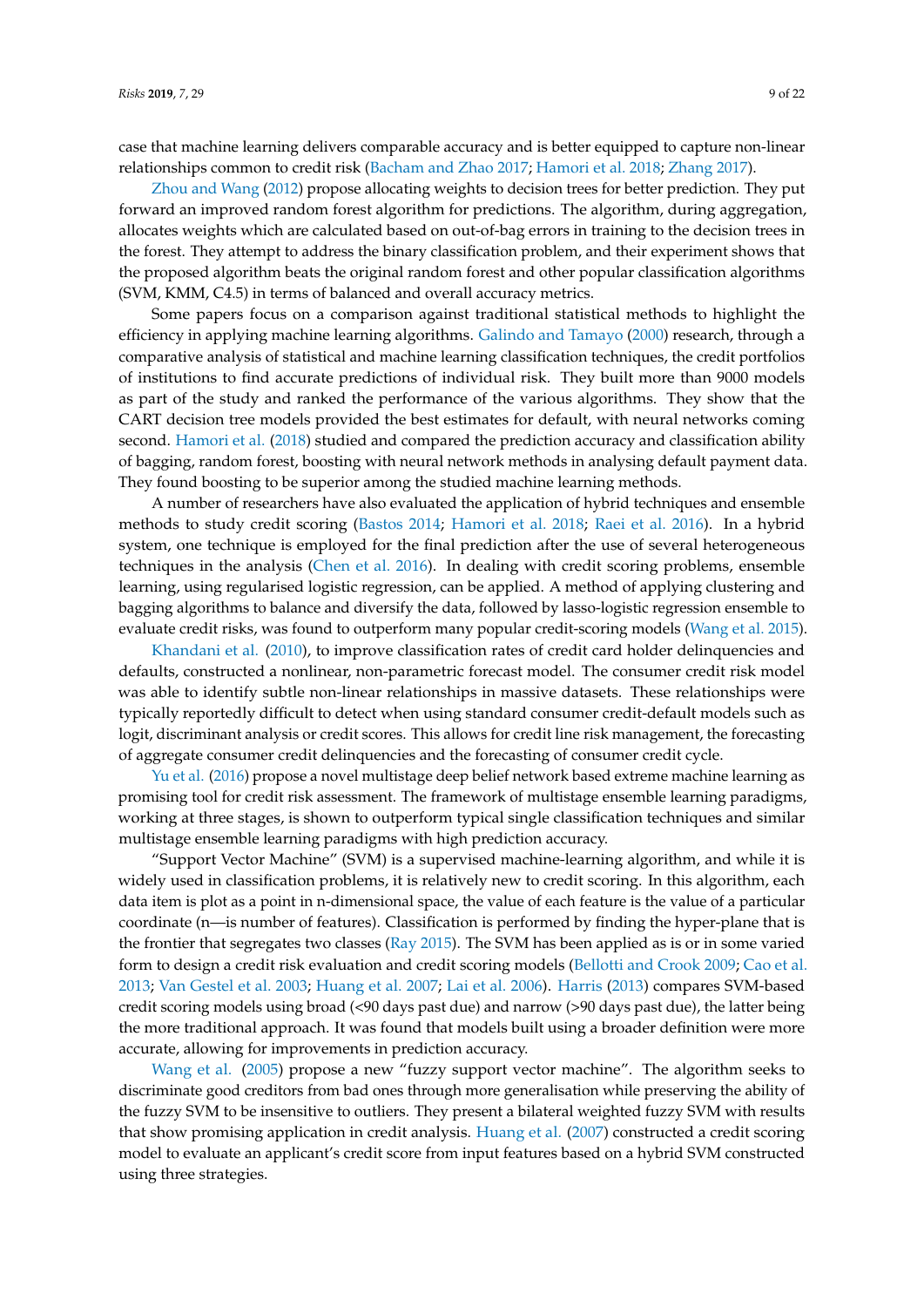[Yeh and Lien](#page-21-0) [\(2009\)](#page-21-0), in their paper, have acknowledged that forecasting the probability of default (PD) is a challenge facing practitioners and researchers, and it needs more study. A few papers have the objective of going beyond just classification, so as to predict the probability of default (PD) or recovery rates (RR) [\(Bastos](#page-18-14) [2014;](#page-18-14) [Raei et al.](#page-20-8) [2016\)](#page-20-8). ThelLeast squares vector machine technique, when incorporated into a two-state model, followed by a regression step, for predicting recovery rates, was also reported to show improvement compared to traditional statistical regression models [\(Yao et al.](#page-21-4) [2017\)](#page-21-4). Support Vector regression techniques could also be applied to increase the predictive ability of loss given default for corporate bonds outperforming statistical models [\(Yao et al.](#page-21-5) [2015\)](#page-21-5). These papers stop short of being able to provide a quantitative value, as they seem to approach more from a classification perspective.

[Raei et al.](#page-20-8) [\(2016\)](#page-20-8) research a new hybrid model for estimating the probability of default of corporate customers in a commercial bank. They present the hybrid mode as one that can address the 'black box'—model obtained not understandable in terms of parameters—criticism of neural networks. The research combines a two-stage approach, i.e., combining comprehensibility of logit models with the predictive power of non-linear techniques like neural networks. The overall accuracy of this hybrid model was shown outperform both the base models. Low default portfolios (LDP) are those that are considered as very low risk. LDPs have a class imbalance problem as, in a class of defaulters, they are contained in smaller numbers than in a class of good payers. Gradient boosting and random forest classifiers were found to perform well in dealing with samples that exhibited a class imbalance problem [\(Brown and Mues](#page-18-17) [2012\)](#page-18-17).

Banks seek to develop efficient models that can assess the likelihood of counterparty defaults. [Barboza et al.](#page-17-6) [\(2017\)](#page-17-6) test machine learning models to predict bankruptcy one year prior to the event comparing the performance with results from traditional methods. They report significant predictive accuracy being achieved, and also suggest that ML techniques can easily be applied for substantial classification accuracy in comparison to traditional mechanisms. Despite the concerns around the explanatory ability of the model, given the complexity of bankruptcy models, machine learning could prove to be an important aid. [Yang et al.](#page-21-6) [\(2011\)](#page-21-6) also explore a novel method to predict bankruptcy, proposing a combined method of partial least squares (PLS) -based feature selection with SVM for information fusion. A bank could benefit from the model's ability to select the financial indicators which are most relevant in the prediction process, and also from its high level of prediction accuracy.

There are also a few papers that research the area of stress testing in credit risk management [\(Islam et al.](#page-19-12) [2013\)](#page-19-12). Stress testing requires the modelling of the link between macro-economic developments and banking variables to determine the impact of extreme scenarios on a bank. More frequently, bottom-up approaches are used where predictions about future profits/losses are made on mostly disaggregated portfolio levels, making it data intensive and difficult to identify the exact drives of loses. Predictions on an aggregated portfolio using a top down method can complement this process. A supervised learning algorithm that does not need a pre-specified model is the Least Absolute Shrinkage and Selection Operator (Lasso) method. A more involved version of the Lasso is Adaptive Lasso, which possesses attractive convergence properties. Adaptive Lasso can be used in the absence of theoretical models, as in the case of top-down stress testing, to discover a parsimonious top-down model from a set of thousand possible specifications. It was shown to give sparse, approximately unbiased solutions, by searching for variables that describe the behaviour of credit loss rates best resulting in a parsimonious description of the relation between macro-economy and credit loss rates. A key issue is the need for substantial amounts of data to train a model [\(Blom](#page-18-18) [2015\)](#page-18-18).

Model selection and forecasting have become a challenge as stress scenarios become more comprehensive, encompassing an increasing number of primary variables. Machine learning techniques for identifying patters and relationships between data can facilitate model selection and forecasting. These techniques don't seem to be widely applied in stress testing. When there are a large number of potential covariates and the number of observations is small, lasso regressions are found to be suited to building forecasting models. They are likely to outperform traditional statistical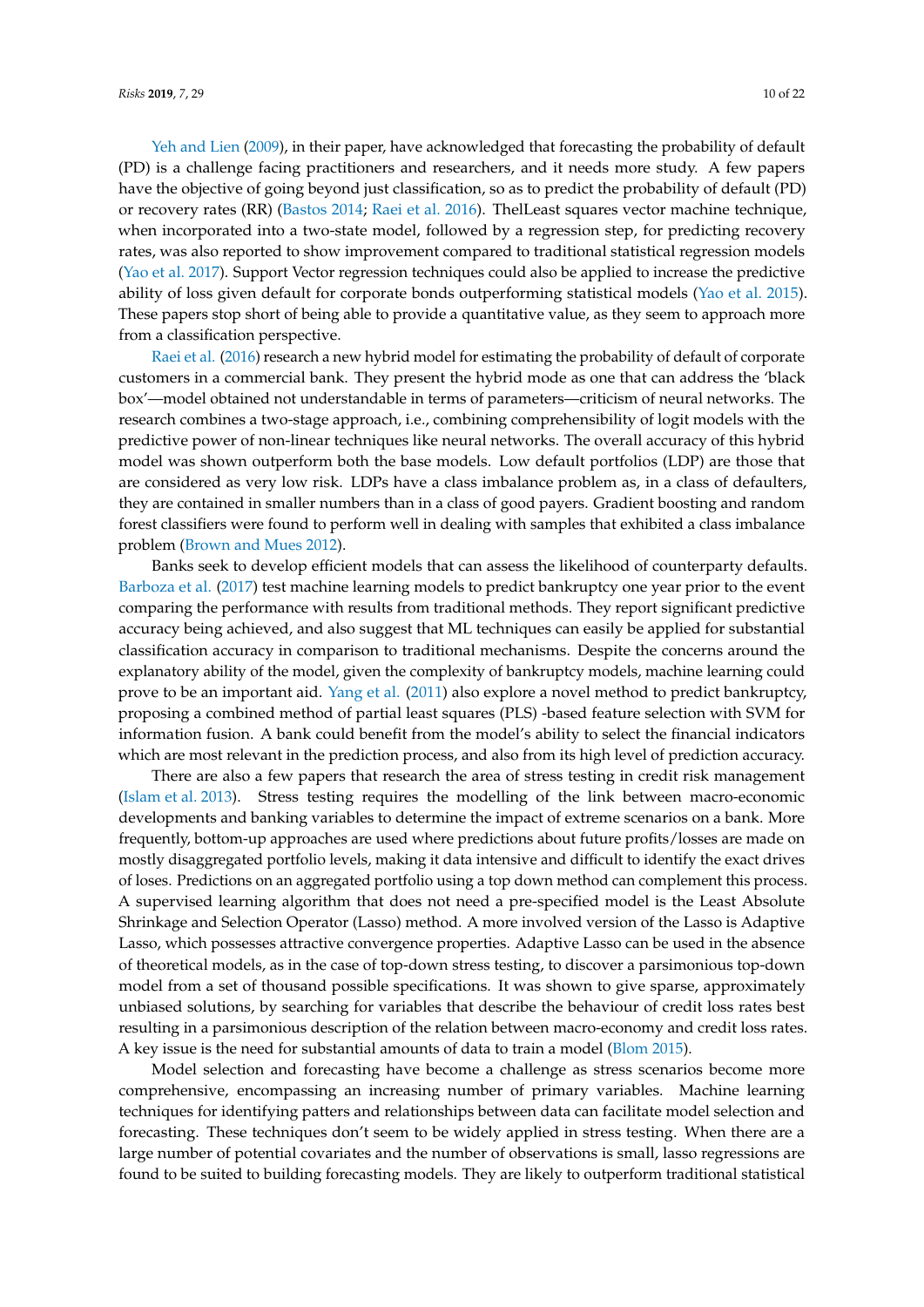models in forecasting the performance indicators required in applied stress testing. An advantage of the Lasso-type estimators is that they can handle complications arising from the high dimensional nature of stress tests [\(Chan-Lau](#page-18-19) [2017\)](#page-18-19). The Multivariate Adaptive Regression Splines (MARS), a machine learning technique, can be viewed as a generalisation of stepwise linear regression of the classification and regression tree (CART) method. Stress testing statistical regression models such as Vector Autoregression (VAR) is a common modelling approach which is known to be unable to explain the phenomenon of fat-tailed distributions. An empirical test of these models found that the MARS model exhibited greater accuracy in model testing and superior out-of-sample performance, with MARS producing more reasonable forecasts [\(Jacobs](#page-19-13) [2018\)](#page-19-13). Probabilistic graphs may be used for modelling and assessments of credit concentration risk with a tree-augmented Bayesian network providing a better understanding of the risk. This was also found to be suitable for stress testing analyses, with the ability to provide estimates of risk of losses consequent to changes in a borrowers financial condition [\(Pavlenko and Chernyak](#page-20-10) [2009\)](#page-20-10). EMA workbench is a software toolbox, developed by a team at Technische Universiteit Delft, TBM Faculty (Policy Analysis Section). Particular machine learning algorithms and advanced visualisation tools are used to perform multiple experiments and analyse the results, providing the ability to explore possible uncertainties and identify causes based on the inputs.

Neural networks, Support Vector Models and Random Forest appear to be the most researched algorithms in the credit risk management area.

#### *3.2. Market Risk*

Risk can be measured by the standard deviation of unexpected outcomes, also called volatility. Value at Risk (VAR) calculates the worst loss over a target horizon that will not be exceeded with a given level of confidence and captures the combined effect of underlying volatility and exposure to financial risks [\(Jorion](#page-19-4) [2007\)](#page-19-4). Volatility forecasting in the financial markets is important in the areas of risk management and asset pricing, among others. By using NN models, the performance of the volatility estimation method can be improved [\(Monfared and Enke](#page-19-14) [2014\)](#page-19-14).

[Zhang et al.](#page-21-7) [\(2017\)](#page-21-7) propose a model that is based on the Generalized Autoregressive Conditional Heteroskedastic (GARCH) model and Extreme Machine Learning (ELM) algorithm to estimate volatility. The model predicts the volatility of target time series using GELM-RBF and extrapolating the predicted volatilities allows for the calculation of VaR with improved performance in terms of accuracy and efficiency. The model utilises a stochastic mapping method that doesn't require the Gaussian likelihood for estimation and is a not linear data driver model.

Market risk also includes interest rate and equity risk. Interest rate curves, which is the relation between the interest rate and the time to maturity of the debt for a given borrower in a given currency, is widely used in financial engineering and market risk management. A clustering method called the "Gaussian Mixture Model" can be used to develop nonlinear models of the evolution of the parameters and then to forecast interest rate curves. This can allow for better visualisation of interest rates [\(Kanevski and Timonin](#page-19-5) [2010\)](#page-19-5). Machine learning clustering methods designed to address Stochastic Differential Equation (SDE) can be applied to develop anticipatable VAR models that aim at being a leading risk measure of market regime change. This can partially address some of the complexity introduced by the challenging regulatory environment, such as scenario coherence [\(Mahdavi-Damghani and Roberts](#page-19-15) [2017\)](#page-19-15).

# *3.3. Liquidity Risk*

A number of liquidity risk problems can be solved through the use of machine learning. Measurement of liquidity risk, the analysis of key factors including the study of the interconnections between the factors can be achieved through the use of machine learning. For the purposes of estimating a risk measure Artificial Neural Networks (ANN), a genetic algorithm can be applied. ANN can be used in the approximation of the general risk trend and determination of the most influential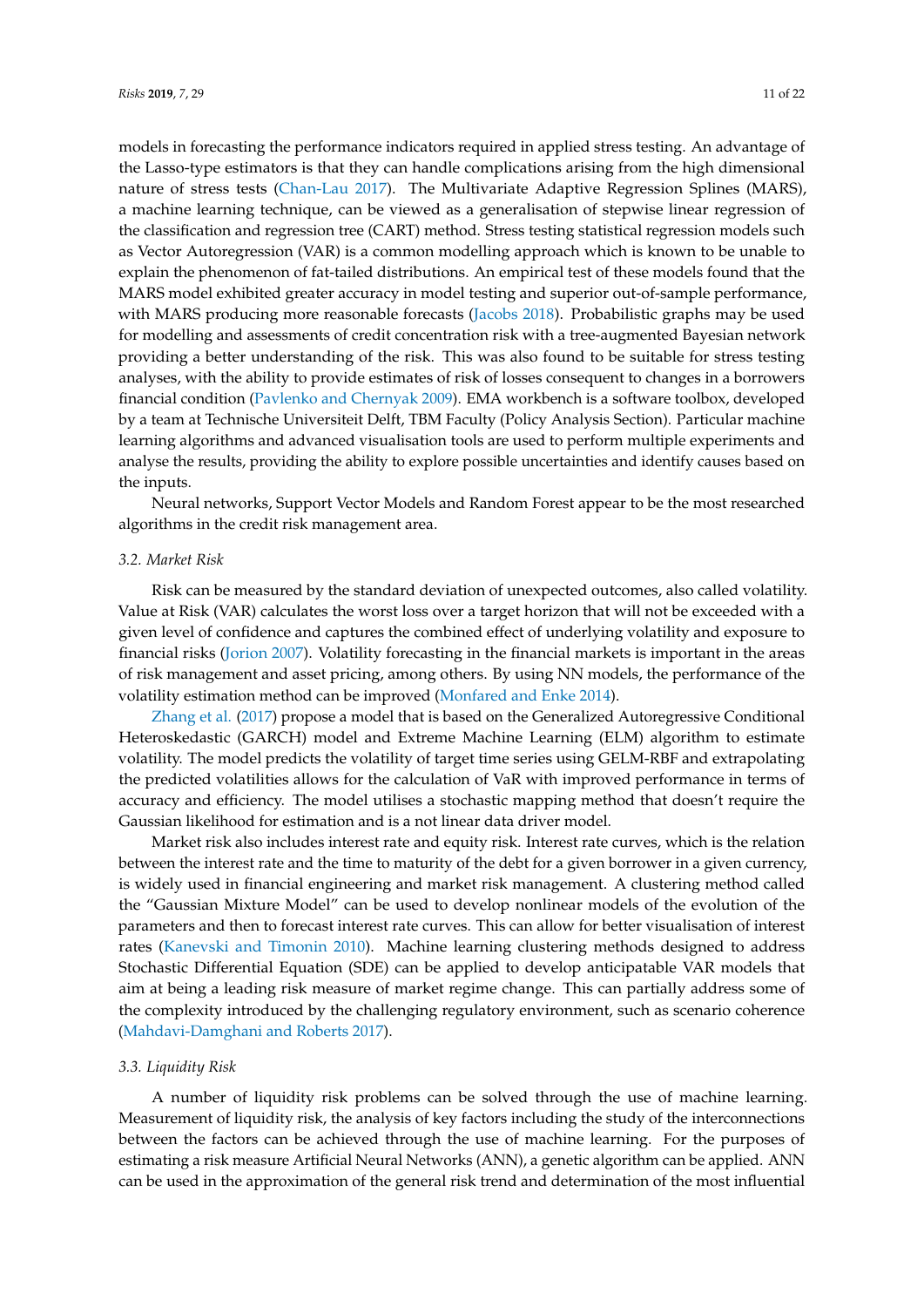factors. The probability that a liquidity risk event will occur can be estimated by the application of Bayesian Networks. The ANN and the BN implementations were capable of distinguishing the most critical liquidity risk factors measuring the risk by a functional approximation and a distributional estimation, respectively [\(Tavana et al.](#page-20-11) [2018\)](#page-20-11).

#### *3.4. Operational Risk*

Machine learning is also applied in operational areas that enable the mitigation of risk, i.e., detection and/or prevention of risks. In the area of operational risk, aside from cyber security cases, machine learning is predominantly focused on problems related to fraud detection and suspicious transactions detection.

[Khrestina et al.](#page-19-16) [\(2017\)](#page-19-16), in their paper, propose a prototype for the generation of a report that allows for the detection of suspicious transactions. The prototype uses a logistical regression algorithm. It is noteworthy that they have also included a survey of six software solutions that are currently implemented at various banks for the automation of suspicious transaction detection and monitoring processes. While the authors make a reference to algorithms, it is unclear whether these products apply machine learning techniques, and if so, with which algorithms. No further research was done on these products as this was not in the scope of the paper.

One such area where an intelligent system based on machine learning is known to add value is in the defence against spammers where the attackers' techniques evolve. Losses from spam potentially include lost productivity, disrupted communications, malware attacks and theft of data, including financial loss. Proofpoint's MLX technology uses advanced machine learning techniques to provide comprehensive spam detection that guards against the threat of spam. Millions of messages can be analysed by the technology, which also automatically refines the detection algorithm to identify and detect newer threats [\(Proofpoint](#page-20-12) [2010\)](#page-20-12). While it was not in scope for this research, being more of an operational control to manage risk, it has been highlighted as a case of how machine learning is used in managing cybersecurity risks.

In money laundering, criminals route money through various transactions, layering them with legitimate transactions to conceal the true source of the funds. The funds typically originate from criminal or illegal activities, and can be further used in other illegal activities including the financing of terrorist activities. There has been extensive research on detecting financial crimes using traditional statistical methods, and more recently, using machine-learning techniques. Clustering algorithms identify customers with similar behavioural patterns and can help to find groups of people working together to commit money laundering [\(Sudjianto et al.](#page-20-13) [2010\)](#page-20-13). A major challenge for banks, given the large volume of transactions per day and the non-uniform nature of many, is to be able to sort through all the transactions and identify those that are of suspicious nature. Financial institutions utilise anti-money laundering systems to filter and classify transactions based on degrees of suspiciousness. Structured processes and intelligent systems are required to enable the detection of these money laundering transactions [\(Kannan and Somasundaram](#page-19-17) [2017\)](#page-19-17).

Money laundering is another area that poses a significant challenge to financial institutions, given the high volumes and complexity of transactions coupled with the dynamic and fast evolving nature of financial crimes, and the need to do so on real-time data sets. In the area of financial crime detection, there has been a significant amount of research in the application of statistical learning and data mining for developing classification models to flag suspicious transactions. A C5.0 algorithm was applied to predict risk levels based on the different customer potential risk factors to create the set of rules for cluster allocation. The key factors were used to characterise transaction profiles. The model reportedly provided a 99.6% correct classification rate on the test data. The number of alerted cases was reported to have reduced from the close to 30% of transactions to less than 1% [\(Villalobos and Silva](#page-20-14) [2017\)](#page-20-14).

Credit card fraud is significantly increasing annually, costing consumers and the industry billions of dollars. Fraudsters are constantly finding newer techniques to perpetrate the crime. In order to manage the increasing fraud risk and minimise losses, banks have fraud detection systems in place.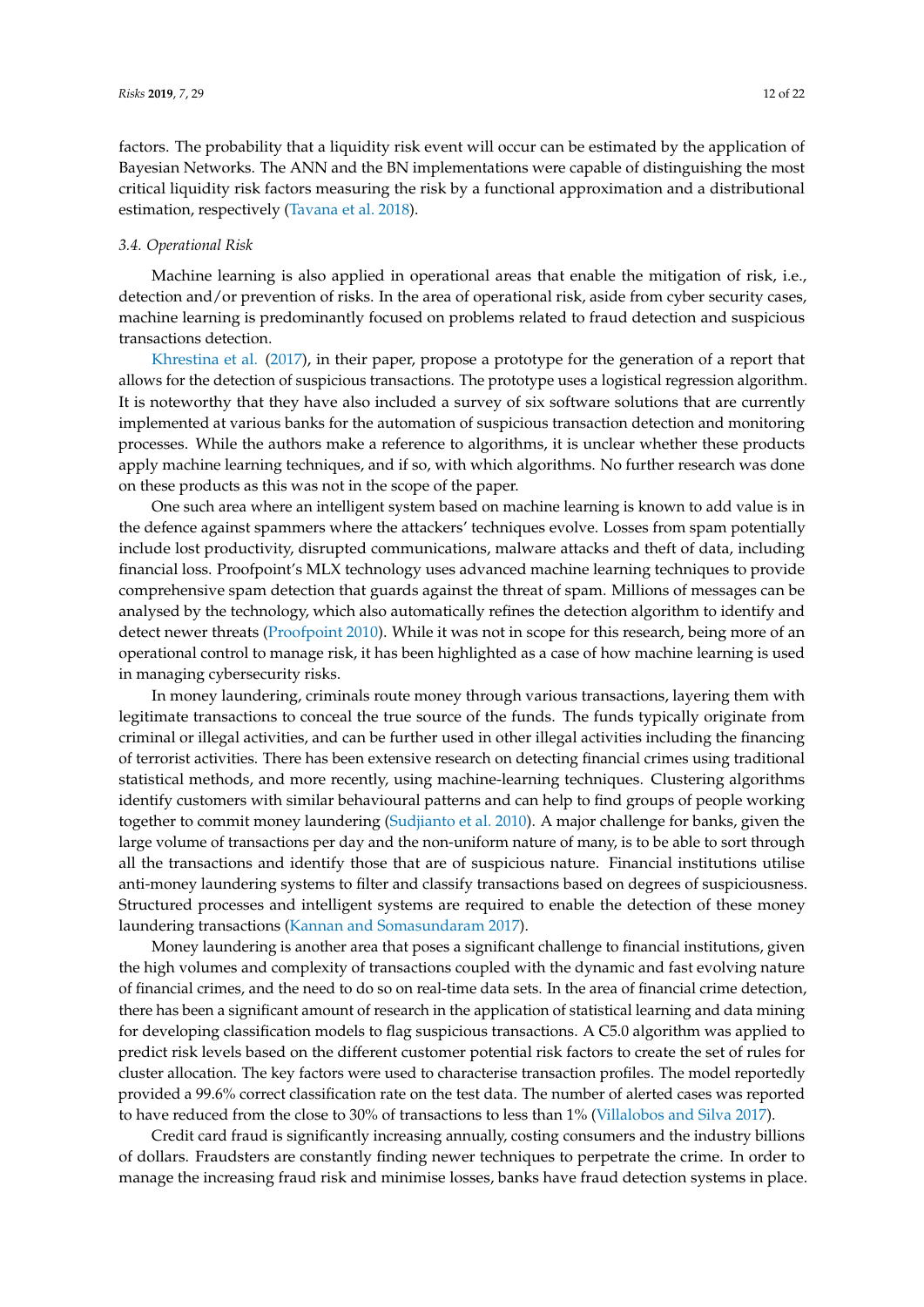The systems are oriented towards increasing the detection rate while minimising the false positive rate. Models are estimated based on samples of fraudulent and legitimate transactions in supervised detection methods while in unsupervised detection methods outliers or unusual transactions are identified as potential cases of fraud. Both seek to predict the probability of fraud in a given transaction. Some reported challenges in credit card fraud detection are the non-availability of real data sets, unbalanced data sets, size of the data sets and the dynamic behaviour of fraudster. Bayesian algorithms, K-Nearest neighbor, Support Vector machines (SVM) and bagging ensemble classifier based on decision tree have been varyingly used in fraud detection systems. A comparative evaluation showed that the bagging ensemble classifier based on decision tree algorithms works well, as it is independent of attribute values, and is also able to handle class imbalance [\(Zareapoor and Shamsolmoali](#page-21-8) [2015\)](#page-21-8). False alarms, namely transactions labelled as fraudulent that are in fact legitimate, are significant, causing concerns for customers and delaying the detection of actual fraud transactions. Large Canadian banks rely heavily on NN scores, ranging from 1 to 999, with 1 being the lowest chance of a fraudulent transaction, determined by neural network algorithms. Reportedly, 20% of transactions with a NN score greater than or equal to 990 are fraudulent, causing fraud analysts to inefficiently spend time investigating legitimate transactions. A meta-classifier (a multiple algorithm learning technique) applied to a post-neural network was shown to provide quantifiable savings improvements with a larger percentage of fraudulent transactions being caught [\(Pun and Lawryshyn](#page-20-15) [2012\)](#page-20-15).

Also, in the areas of operational risk, there are a few papers on fraud risk detection in credit cards and online banking. They concern credit card fraud detection in domains not specifically related to bank risk management or the banking industry. One would note that the algorithms they refer to were SVM, KNN, Naïve Bayes Classifier, Bagging ensemble classifier based on decision tree [\(Dal Pozzolo](#page-18-20) [2015;](#page-18-20) [Pun and Lawryshyn](#page-20-15) [2012;](#page-20-15) [Vaidya and Mohod](#page-20-16) [2014\)](#page-20-16).

# <span id="page-12-0"></span>**4. Discussion**

Credit scoring involves the assignment of a numerical value to the firm (or client) indicating whether the firm (or client) is likely to default or not. Most of the research has been focused on addressing this area by handling it as a classification problem, predicting a prospective customer as "good" or "bad" so as to facilitate the credit decision and management of credit risk. There is therefore a dominance of classification related algorithms. Many papers have gone beyond only providing a classification of creditors, and have addressed how to predict of the probability of default or recovery rate i.e., estimating the probability of default (PD), loss given default (LGD), exposure at default (EAD). It would be of significant value to banks and their risk management functions to have research and models for predicting or estimating the PD, LGD, EAD, and therefore, estimating the credit loss exposure.

Machine learning techniques have been proven to perform better than traditional statistical techniques, both in classification and also predictive accuracy. The support vector machine is seen to be a widely tested and proven machine learning approach. Much empirical work is based on observational data. Selection mechanisms could result in non-random samples, either due to sample design or the behaviour of the sampled units. In the former, data are usually missing, and in the latter, there is a self-selection of the sample units. This leads to sample selection bias [\(Arezzo and](#page-17-7) [Guagnano](#page-17-7) [2018\)](#page-17-7). When the sample data being studied has a proportional representation of certain dependent variable outcomes (e.g., default, fraudulent transaction) different from their proportional representation in the population they are drawn from, it is said to be 'choice based'. This 'choice based' sampling induces a bias in the estimation [\(Greene](#page-18-21) [1992\)](#page-18-21). As machine learning bases much of the modelling upon learning from available data, it could be prone to the same problems and biases that affect traditional statistical methods. As machine-learning methods are compared to traditional statistical techniques, it would be beneficial to evaluate and understand how problems inherent to traditional statistical research methods fare when treated by machine learning techniques.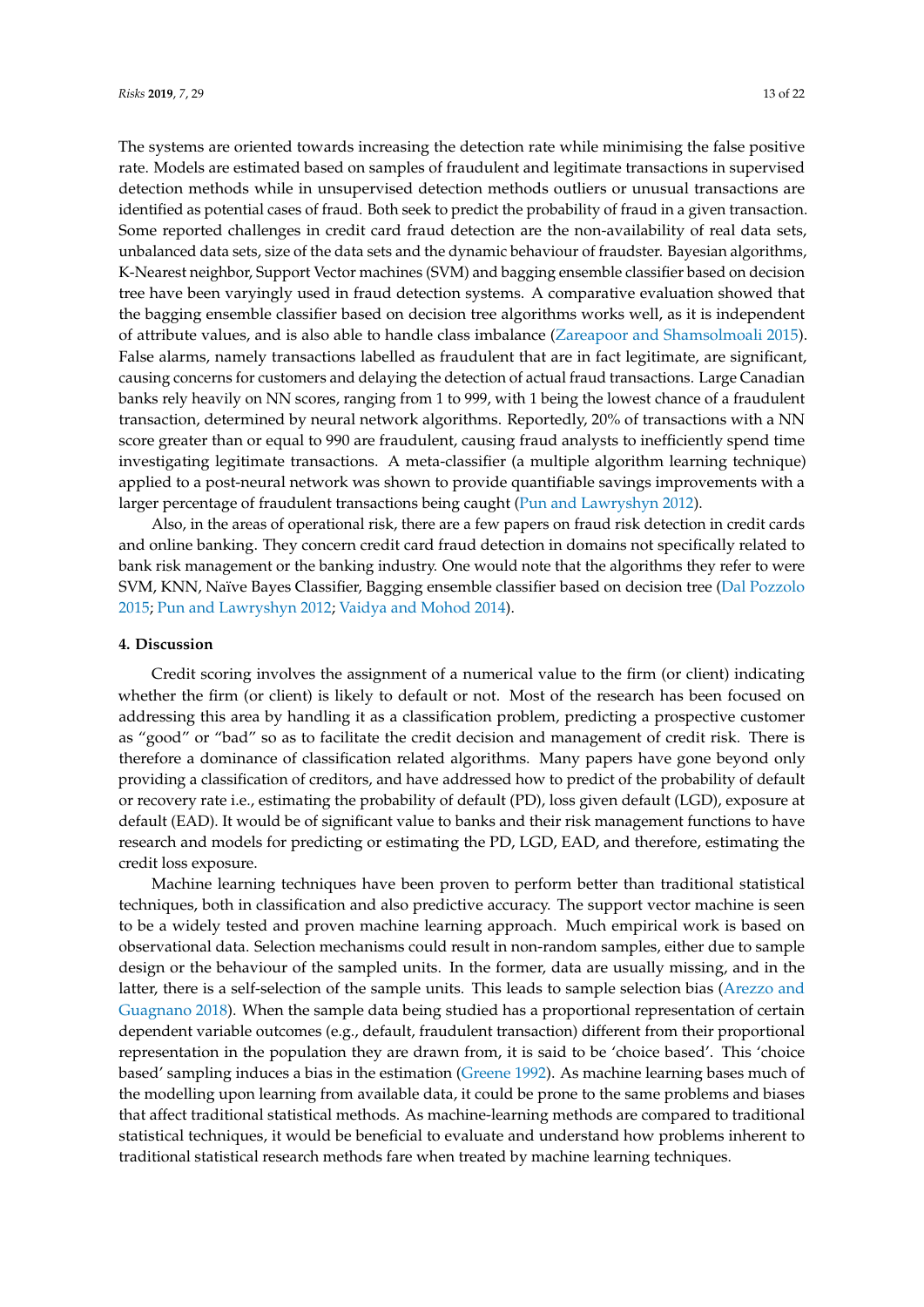The application of machine learning for market risk management also doesn't appear to have been adequately studied. Many papers have researched market volatility or market risk from a portfolio or investment risk management perspective. However, from a bank risk management perspective, the papers appear limited. Further research on this, especially from the point of view of stress testing or tail end risk capture, is merited. Liquidity risk that has, since the financial crisis, attracted a lot of attention from regulators, has a few use cases researched.

In the operational risk area, studies have been predominantly focused on fraud and suspicious transaction detection—problems that are typically addressed by classification algorithms. Clustering analysis, Bayesian networks, decision, classification trees, SVM are commonly noted in the application of machine learning algorithms. Neural networks have also been referred to as a very prevalent and prominent technique in credit card fraud detection.

Much of the other areas of non-financial risk management, country risk management, compliance risk management—aside from money laundering related uses—cases haven't been explored adequately. Conduct risk, which has become a key risk and assumed a high priority for regulators and banks driven by the spate of conduct issues in Europe, US and Asia Pacific also seems to be lacking in research papers, though machine learning is offered as a solution to manage conduct risk [\(Oliver Wyman](#page-19-2) [2017\)](#page-19-2). Furthermore, many of the standard risk management tools such as risk assessments, risk monitoring and risk reporting appear as areas that could significantly benefit from further research.

Dataset sources used by researchers for their studies are varied, with some receiving data from commercial banks or from databases provided by financial services providers (e.g., Moody's), and with some researchers conducting their studies using publicly-available data. Problems highlighted are that the data can be highly skewed (e.g., low default rates), data incompleteness and data integrity (e.g., may not be labelled correctly or as expected [\(Khandani et al.](#page-19-11) [2010\)](#page-19-11). A wider availability of real world data sets would definitely encourage more research in evaluating the many problems faced by risk management functions.

## <span id="page-13-0"></span>**5. Conclusions**

The future of machine learning in the banking and financial industry is well recognised, and it is expected that the field of risk management will also seek to apply machine learning techniques to enhance their capabilities. Despite being critiqued for operating like a black box, the ability of machine learning techniques to analyse volumes of data without being constrained by assumptions of distribution and deliver much value in exploratory analysis, classification and predictive analytics, is significant. This offers the potential to transform the area of risk management. Machine learning, identified as one of the technologies with important implications for risk management, can enable the building of more accurate risk models by identifying complex, nonlinear patterns within large datasets. This paper has presented an assessment, analysis and evaluation of the research around the application of machine learning in risk management within the banking industry. Most of the research appears to be focused around credit risk management. One could attribute this to the fact that credit risks is considered the most significant risk to a banking organisation. More specifically from a methodology perspective, credit risk management problems researched have been around credit scoring; it would go a long way to research how machine learning can be applied to quantitative areas for better computations of credit risk exposure by predicting probabilities of default, loss given default given the many complexities and the varied factors that are involved. Market risk has seen some research with machine learning being used to forecast volatility, interest rate curves, and market regime change. Liquidity risk, despite the increased attention in the industry post the concern from Regulators, has seen limited research. Given the implications to a bank's profitability and solvency as a consequence of a liquidity risk event materialising, liquidity risk would be a very good candidate to be research extensively, more notably, research around predicting liquidity risk events in isolation or as a network of factors or events. Operational risk has also seen very limited research. Research has focused on application of machine learning to prevent or detect operational risk events; however,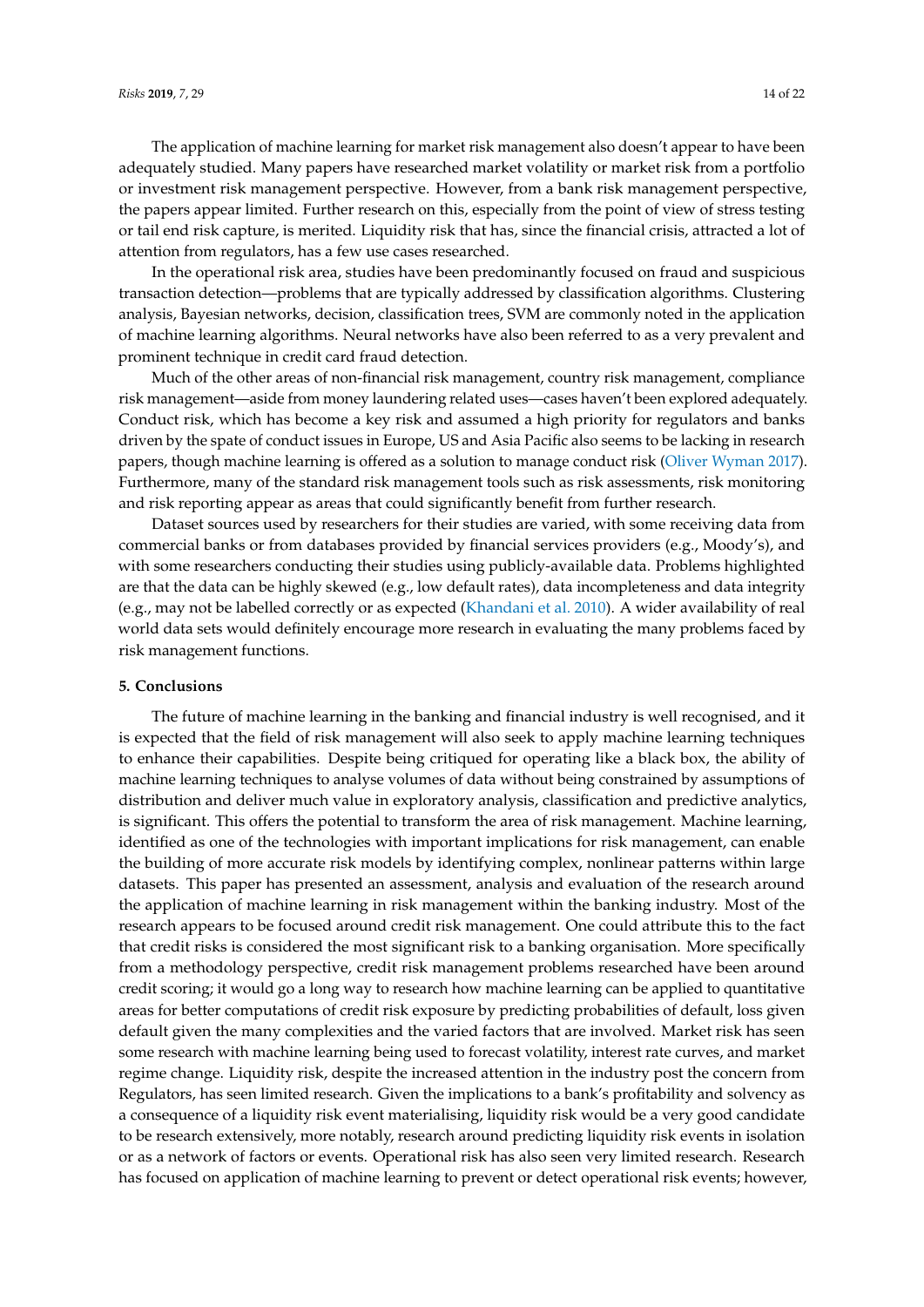there is very limited application to operational risk management practices especially in the areas of risk identification, assessments, monitoring, reporting. Given the vast amounts of operational data available (internal to a bank) machine learning could be applied in effectively developing operational risk management capabilities, which has predominantly relied on qualitative factors to measure, report and manage risk. The review has shown that areas of stress testing, tail risk capture, scenario analysis—areas that rely on predictive analysis of large volumes of data—have also seen only limited research. The advantages and disadvantages of the different machine learning techniques in solving specific risk management problems can also be further evaluated and studied to maximise the value.

The review has showed that the application of machine learning in the management of banking risks such as credit risk, market risk, operational risk and liquidity risk has been explored; however, it doesn't appear commensurate with the current industry level of focus on both risk management and machine learning. In areas of market risk, operational risk, and liquidity risk research appear lacking, and there is significant potential for further study. The application of machine learning could be further researched for some areas where analysis or modelling on volumes of data with complex and non-linear computations is required. As one of a group of topics that requires a lot of analysis of different data types to predict potential events or estimate losses, these include tail risk analysis and stress testing. Measuring and reporting technology risk is still a new area and could be further researched, especially as this risk is rising up the charts and senior managers and risk managers in bank are starting to seek more insight into what the technology risk is. As banks look to mature their enterprise risk management capabilities, it would be beneficial to study how machine learning can be applied in the aggregation of risks, and enhancing risk reporting capabilities. While areas such as conduct risk could also be researched, it is noted that these areas would benefit more from application in the operational area such, as behaviour monitoring and activity monitoring. While these go towards managing risk (risk mitigation, risk detection) at the bank, they are not the risk management systems (risk measurement, risk assessment) that are the focus of this research.

In conclusion, while there has been research on the application of machine learning in risk management over the years, it still falls short and is not on par across the various areas of risk management or risk methodologies. There still remain a large number of areas as highlighted above in bank risk management that could significantly benefit from study on how machine learning can be applied to address specific problems.

**Author Contributions:** Conceptualization, M.L.; Formal analysis, M.L.; Investigation, M.L.; Methodology, M.L.; Supervision, S.S and K.M.; Writing—original draft, M.L.; Writing—review & editing, S.S, K.M. and M.L.

**Funding:** This research received no external funding.

**Conflicts of Interest:** The authors declare no conflict of interest.

# <span id="page-14-0"></span>**Appendix A**

The table provides a list of the papers that have been reviewed classifying then by the risk type, including the risk management method/tool addressed and the algorithms referred to in the application.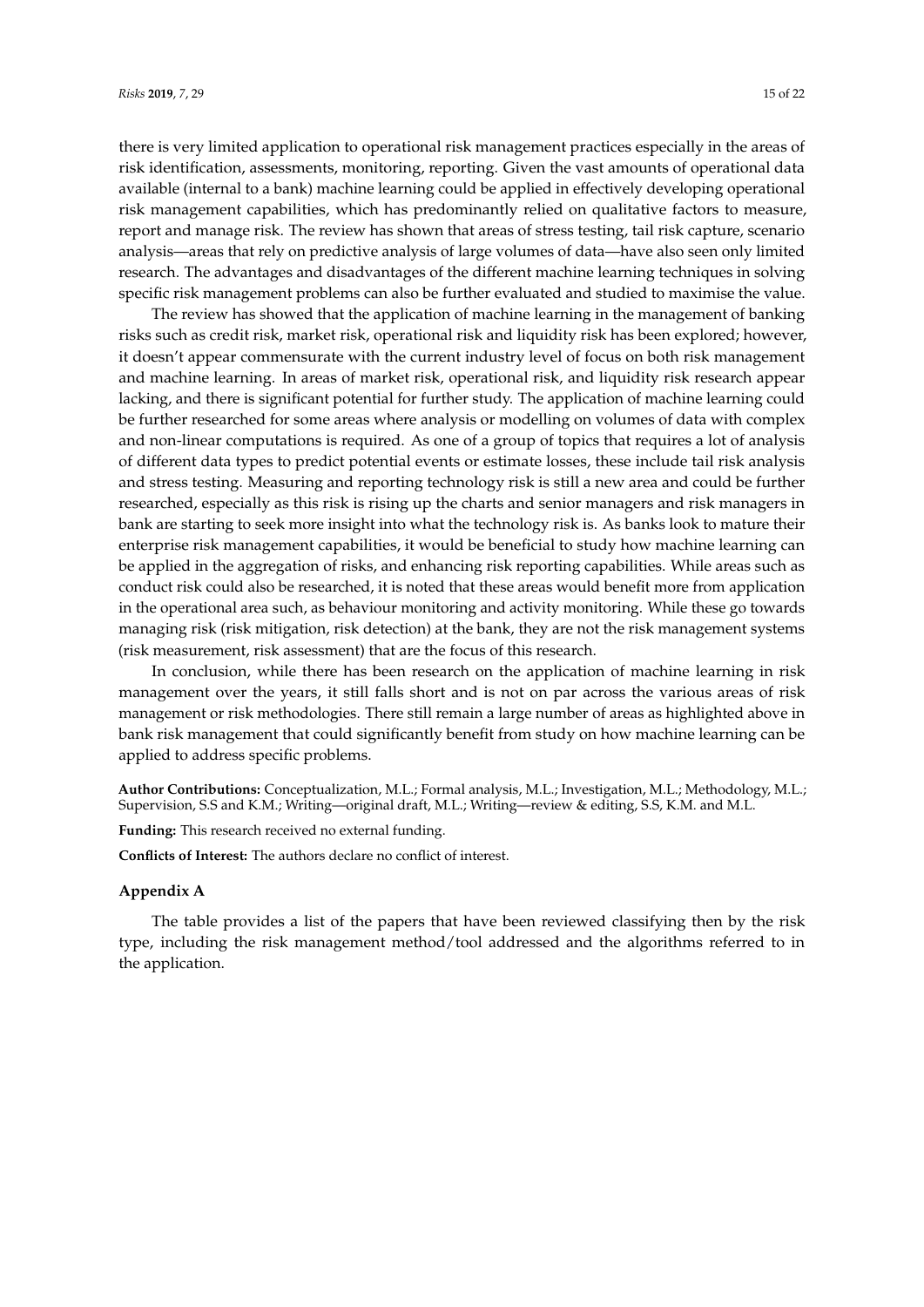| <b>Risk Type</b>                                       | <b>Risk Management</b><br>Method/Tool | Reference                  | Algorithm                                                                                                                                         |
|--------------------------------------------------------|---------------------------------------|----------------------------|---------------------------------------------------------------------------------------------------------------------------------------------------|
| Compliance Risk<br>Management                          | <b>Risk Monitoring</b>                | Mainelli and Yeandle 2006  | SVM                                                                                                                                               |
| <b>Credit Risk</b><br>Management-Concentration<br>Risk | <b>Stress Testing</b>                 | Pavlenko and Chernyak 2009 | <b>Bayesian Networks</b>                                                                                                                          |
| Credit Risk<br>Management-Consumer<br>Credit           | Exposure (PD, LGD,<br>EAD)            | Yeh and Lien 2009          | Bayesclassifier, Nearest<br>neighbor, ANN,<br><b>Classification</b> trees                                                                         |
| <b>Credit Risk</b><br>Management-Consumer<br>Credit    | Scoring Models                        | Bellotti and Crook 2009    | <b>SVM</b>                                                                                                                                        |
| Credit Risk<br>Management-Consumer<br>Credit           | Scoring Models                        | Galindo and Tamayo 2000    | CART, NN, KNN                                                                                                                                     |
| Credit Risk<br>Management-Consumer<br>Credit           | Scoring Models                        | Wang et al. 2015           | Lasso logistic regression                                                                                                                         |
| Credit Risk<br>Management-Consumer<br>Credit           | Scoring Models                        | Hamori et al. 2018         | Bagging, Random Forest,<br>Boosting                                                                                                               |
| Credit Risk<br>Management-Consumer<br>Credit           | Scoring Models                        | Harris 2013                | <b>SVM</b>                                                                                                                                        |
| <b>Credit Risk</b><br>Management-Consumer<br>Credit    | Scoring Models                        | Huang et al. 2007          | <b>SVM</b>                                                                                                                                        |
| Credit Risk<br>Management-Consumer<br>Credit           | Scoring Models                        | Keramati and Yousefi 2011  | NN, Bayesian Classifier,<br>DA, Logistic Regression,<br>KNN, Decision tree,<br>Survival Analysis, Fuzzy<br>Rule based system, SVM,<br>Hybrid mode |
| Credit Risk<br>Management-Consumer<br>Credit           | Scoring Models                        | Khandani et al. 2010       | CART                                                                                                                                              |
| <b>Credit Risk</b><br>Management-Consumer<br>Credit    | Scoring Models                        | Lai et al. 2006            | <b>SVM</b>                                                                                                                                        |
| Credit Risk<br>Management-Consumer<br>Credit           | Scoring Models                        | Lessmann et al. 2015       | Multiple algos assessed                                                                                                                           |
| Credit Risk<br>Management-Consumer<br>Credit           | Scoring Models                        | Van-Sang and Nguyen 2016   | Deep Learning                                                                                                                                     |
| Credit Risk<br>Management-Consumer<br>Credit           | Scoring Models                        | Yu et al. 2016             | Deep belief network,<br><b>Extreme Machine</b><br>Learning                                                                                        |
| Credit Risk<br>Management-Consumer<br>Credit           | Scoring Models                        | Wang et al. 2005           | SVM, Fuzzy SVM                                                                                                                                    |
| Credit Risk<br>Management-Consumer<br>Credit           | Scoring Models                        | Zhou and Wang 2012         | Random Forest                                                                                                                                     |
| Credit Risk<br>Management-Coporate<br>Credit           | Exposure (PD, LGD,<br>EAD)            | Bastos 2014                | Bagging                                                                                                                                           |
| Credit Risk<br>Management—Coporate<br>Credit           | Exposure (PD, LGD,<br>EAD)            | Barboza et al. 2017        | Neural Network, SVM,<br>Boosting, Bagging,<br>Random Forest                                                                                       |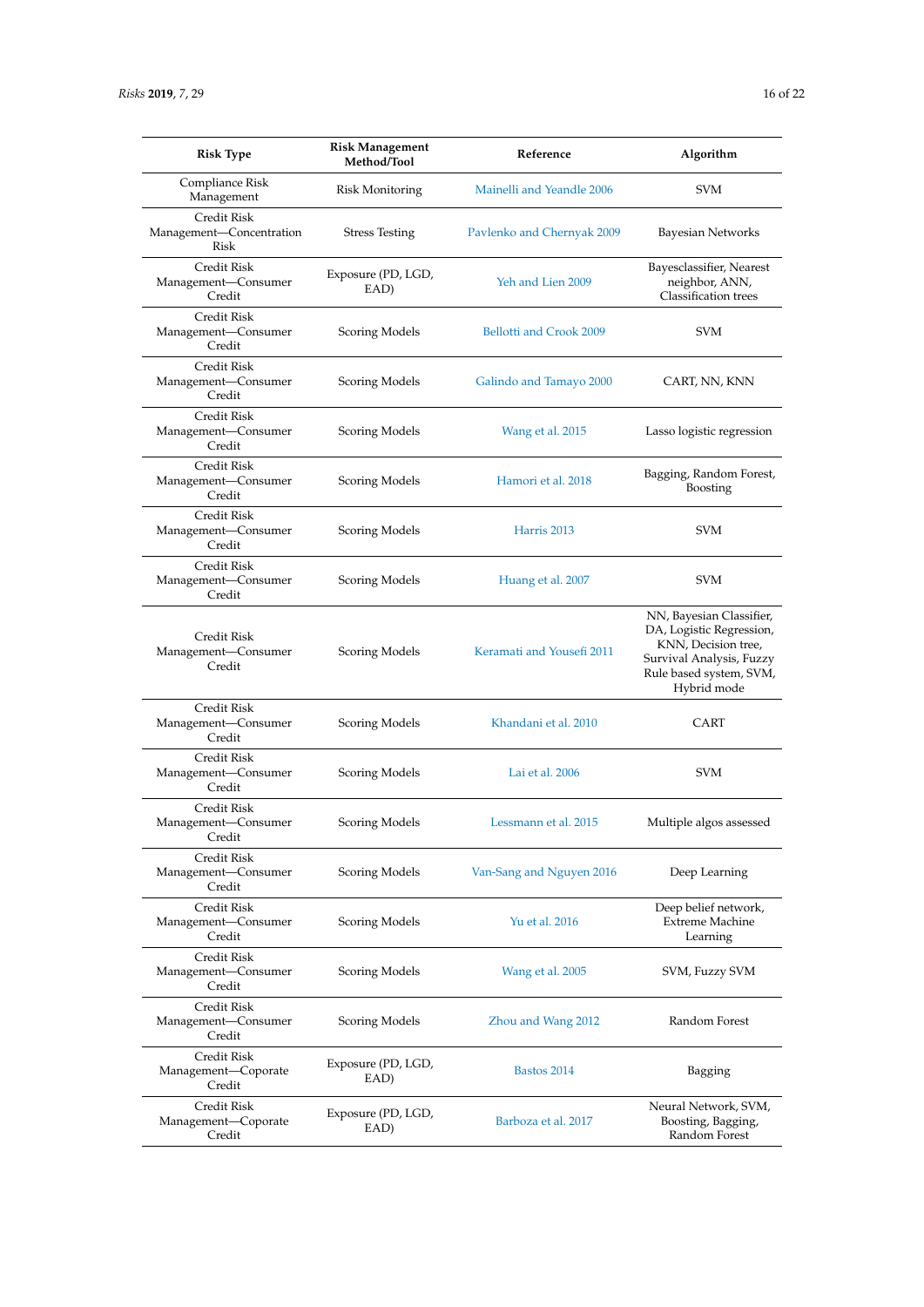| <b>Risk Type</b>                                    | <b>Risk Management</b><br>Method/Tool | Reference                  | Algorithm                                                                                                                                                                  |
|-----------------------------------------------------|---------------------------------------|----------------------------|----------------------------------------------------------------------------------------------------------------------------------------------------------------------------|
| Credit Risk<br>Management-Coporate<br>Credit        | Exposure (PD, LGD,<br>EAD)            | Raei et al. 2016           | Neural Networks                                                                                                                                                            |
| Credit Risk<br>Management-Coporate<br>Credit        | Exposure (PD, LGD,<br>EAD)            | Yang et al. 2011           | <b>SVM</b>                                                                                                                                                                 |
| Credit Risk<br>Management-Coporate<br>Credit        | Exposure (PD, LGD,<br>EAD)            | Yao et al. 2017            | <b>SVR</b>                                                                                                                                                                 |
| Credit Risk<br>Management-Coporate<br>Credit        | Scoring Models                        | Ala'Raj and Abbod 2016b    | Multiclassifer system<br>(MCS)-Ensemble-neural<br>networks (NN), support<br>vector machines (SVM),<br>random forests (RF),<br>decision trees (DT) and<br>naïve Bayes (NB). |
| <b>Credit Risk</b><br>Management-Coporate<br>Credit | Scoring Models                        | Ala'raj and Abbod 2016a    | GNG, MARS                                                                                                                                                                  |
| Credit Risk<br>Management-Coporate<br>Credit        | Scoring Models                        | Bacham and Zhao 2017       | ANN, Random Forest                                                                                                                                                         |
| Credit Risk<br>Management-Coporate<br>Credit        | Scoring Models                        | Cao et al. 2013            | <b>SVM</b>                                                                                                                                                                 |
| Credit Risk<br>Management-Coporate<br>Credit        | Scoring Models                        | Van Gestel et al. 2003     | <b>SVM</b>                                                                                                                                                                 |
| Credit Risk<br>Management-Coporate<br>Credit        | Scoring Models                        | Guegan et al. 2018         | Elastic Net, random<br>forest, Boosting, NN                                                                                                                                |
| Credit Risk<br>Management-Coporate<br>Credit        | Scoring Models                        | Malhotra and Malhotra 2003 | NN                                                                                                                                                                         |
| Credit Risk<br>Management-Coporate<br>Credit        | Scoring Models                        | Wójcicka 2017              | Neural networks                                                                                                                                                            |
| Credit Risk<br>Management-Coporate<br>Credit        | Scoring Models                        | $Z$ hang 2017              | KNN, Random Forest                                                                                                                                                         |
| Credit Risk<br>Management-Corporate<br>Credit       | <b>Stress Testing</b>                 | <b>Blom 2015</b>           | Lasso regression                                                                                                                                                           |
| Credit Risk<br>Management-Corporate<br>Credit       | Stress Testing                        | Chan-Lau 2017              | Lasso regression                                                                                                                                                           |
| Credit Risk<br>Management-Credit Card<br>Risk       | Exposure (PD, LGD,<br>EAD)            | Yao et al. 2017            | <b>SVM</b>                                                                                                                                                                 |
| Credit Risk<br>Management-Cross-risk                | Stress Testing                        | Jacobs 2018                | <b>MARS</b>                                                                                                                                                                |
| <b>Credit Risk</b><br>Management-Wholesale          | Stress Testing                        | Islam et al. 2013          | Cluster analysis                                                                                                                                                           |
| Liquidity Risk<br>Management—Liquidity<br>Risk      | Risk Limits                           | Gotoh et al. 2014          | vSVM                                                                                                                                                                       |
| Liquidity Risk<br>Management-Liquidity<br>Risk      | Risk Monitoring                       | Sala 2011                  | ANN                                                                                                                                                                        |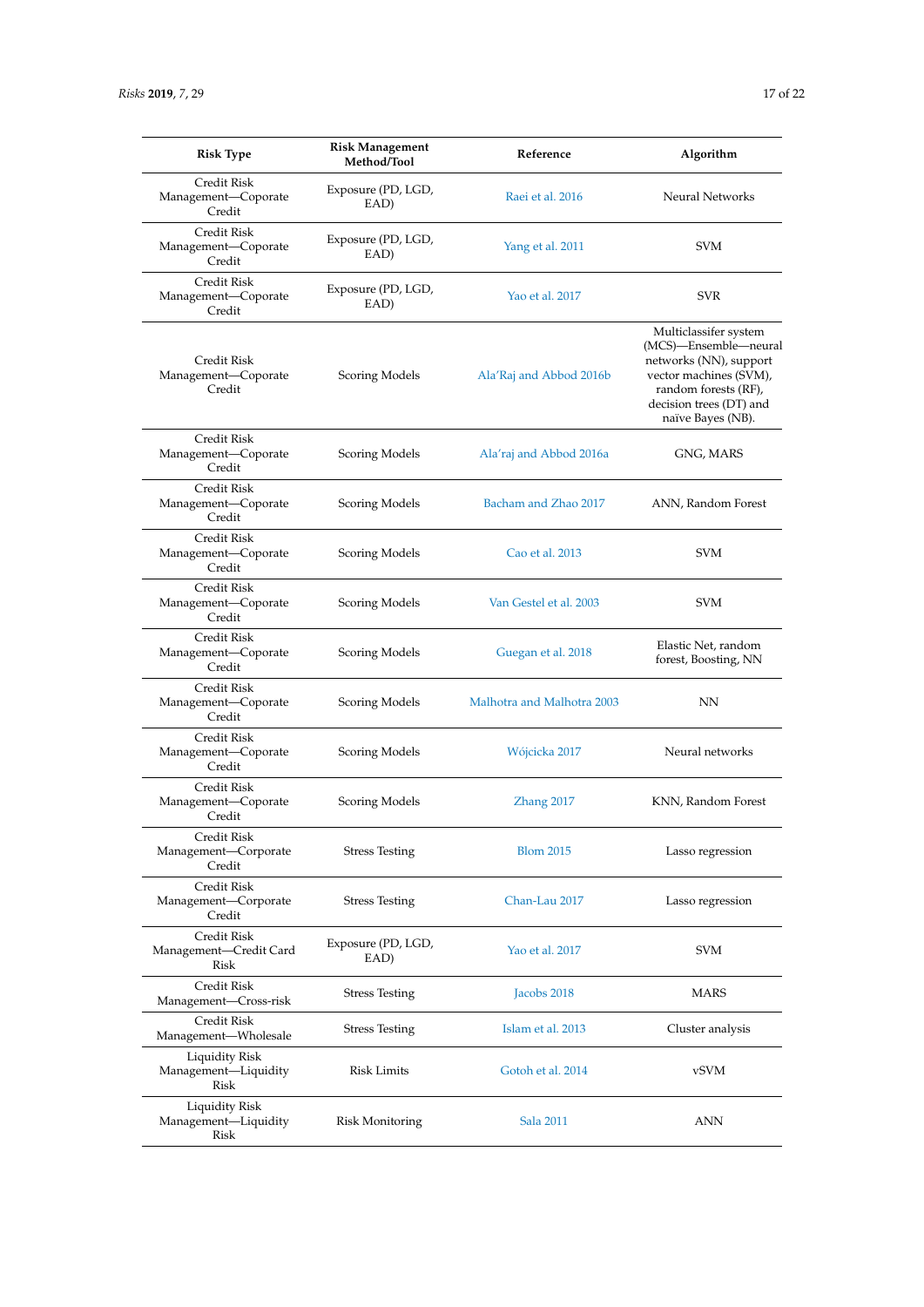| <b>Risk Type</b>                                                          | <b>Risk Management</b><br>Method/Tool | Reference                            | Algorithm                                                                                                  |
|---------------------------------------------------------------------------|---------------------------------------|--------------------------------------|------------------------------------------------------------------------------------------------------------|
| <b>Liquidity Risk</b><br>Management-Liquidity<br>Risk                     | Scoring Models                        | Tavana et al. 2018                   | ANN, Bayesian<br><b>Networks</b>                                                                           |
| Management-Consumer<br>Credit                                             | <b>Scoring Models</b>                 | Brown and Mues 2012                  | Gradient, Boosting,<br>Random Forest, Least<br>Squares-SVM                                                 |
| <b>Market Risk</b><br>Management-Equity Risk                              | Value at Risk                         | Zhang et al. 2017                    | <b>GELM</b>                                                                                                |
| <b>Market Risk</b><br>Management-Equity Risk                              | Value at Risk                         | Mahdavi-Damghani and<br>Roberts 2017 | Cluster analysis                                                                                           |
| <b>Market Risk</b><br>Management-Equity Risk                              | Value at Risk                         | Monfared and Enke 2014               | NN                                                                                                         |
| Market Risk<br>Management-Interest Rate<br>Risk                           | Value at Risk                         | Kanevski and Timonin 2010            | SOM, Gaussian Mixtures,<br><b>Cluster Analysis</b>                                                         |
| <b>Operational Risk</b><br>Management-Cybersecurity                       | Risk Assessment (RCSA)                | Peters et al. 2017                   | Non-linear clustering<br>method                                                                            |
| Operational Risk<br>Management-Fraud Risk                                 | <b>Operational Risk Losses</b>        | Pun and Lawryshyn 2012               | Neural Networks,<br>k-Nearest Neighbor,<br>Naïve Bayesian, Decision<br>Tree                                |
| <b>Operational Risk</b><br>Management-Fraud Risk                          | <b>Operational Risk Losses</b>        | Sharma and Choudhury 2016            | <b>SOM</b>                                                                                                 |
| <b>Operational Risk</b><br>Management-Fraud Risk                          | <b>Risk Monitoring</b>                | Ngai et al. 2011                     | neural networks,<br>Bayesian belief network,<br>decision trees                                             |
| <b>Operational Risk</b><br>Management-Fraud Risk                          | <b>Risk Monitoring</b>                | Sudjianto et al. 2010                | SVM, Classification<br>Trees, Ensemble<br>Learning, CART, C4.5,<br>Bayesian belief networks,<br><b>HMM</b> |
| <b>Operational Risk</b><br>Management-Money<br>Laundering/Financial Crime | <b>Risk Monitoring</b>                | Khrestina et al. 2017                | logistic regression                                                                                        |

# **References**

- <span id="page-17-4"></span>Ala'raj, Maher, and Maysam F. Abbod. 2016a. A New Hybrid Ensemble Credit Scoring Model Based on Classifiers Consensus System Approach. *Expert Systems with Applications* 64: 36–55. [\[CrossRef\]](http://dx.doi.org/10.1016/j.eswa.2016.07.017)
- <span id="page-17-5"></span>Ala'Raj, Maher, and Maysam F. Abbod. 2016b. Classifiers Consensus System Approach for Credit Scoring. *Knowledge-Based Systems* 104: 89–105. [\[CrossRef\]](http://dx.doi.org/10.1016/j.knosys.2016.04.013)
- <span id="page-17-0"></span>Apostolik, Richard, Christopher Donohue, Peter Went, and Global Association of Risk Professionals. 2009. *Foundations of Banking Risk: An Overview of Banking, Banking Risks, and Risk-Based Banking Regulation*. New York: John Wiley.
- <span id="page-17-7"></span>Arezzo, Maria, and Giuseppina Guagnano. 2018. Response-Based Sampling for Binary Choice Models with Sample Selection. *Econometrics* 6: 12. [\[CrossRef\]](http://dx.doi.org/10.3390/econometrics6010012)
- <span id="page-17-1"></span>Awad, Mariette, and Rahul Khanna. 2015. Machine Learning in Action: Examples. *Efficient Learning Machines*. [\[CrossRef\]](http://dx.doi.org/10.1007/978-1-4302-5990-9_11)
- <span id="page-17-3"></span>Aziz, Saqib, and Michael M. Dowling. 2018. AI and Machine Learning for Risk Management. *SSRN Electronic Journal*. [\[CrossRef\]](http://dx.doi.org/10.2139/ssrn.3201337)
- <span id="page-17-2"></span>Bacham, Dinesh, and Janet Zhao. 2017. Machine Learning: Challenges and Opportunities in Credit Risk Modeling. Available online: [https://www.moodysanalytics.com/risk-perspectives-magazine/managing-disruption/](https://www.moodysanalytics.com/risk-perspectives-magazine/managing-disruption/spotlight/machine-learning-challenges-lessons-and-opportunities-in-credit-risk-modeling) [spotlight/machine-learning-challenges-lessons-and-opportunities-in-credit-risk-modeling](https://www.moodysanalytics.com/risk-perspectives-magazine/managing-disruption/spotlight/machine-learning-challenges-lessons-and-opportunities-in-credit-risk-modeling) (accessed on 2 April 2018).
- <span id="page-17-6"></span>Barboza, Flavio, Herbert Kimura, and Edward Altman. 2017. Machine learning models and bankruptcy prediction. *Expert Systems with Applications* 83: 405–17. [\[CrossRef\]](http://dx.doi.org/10.1016/j.eswa.2017.04.006)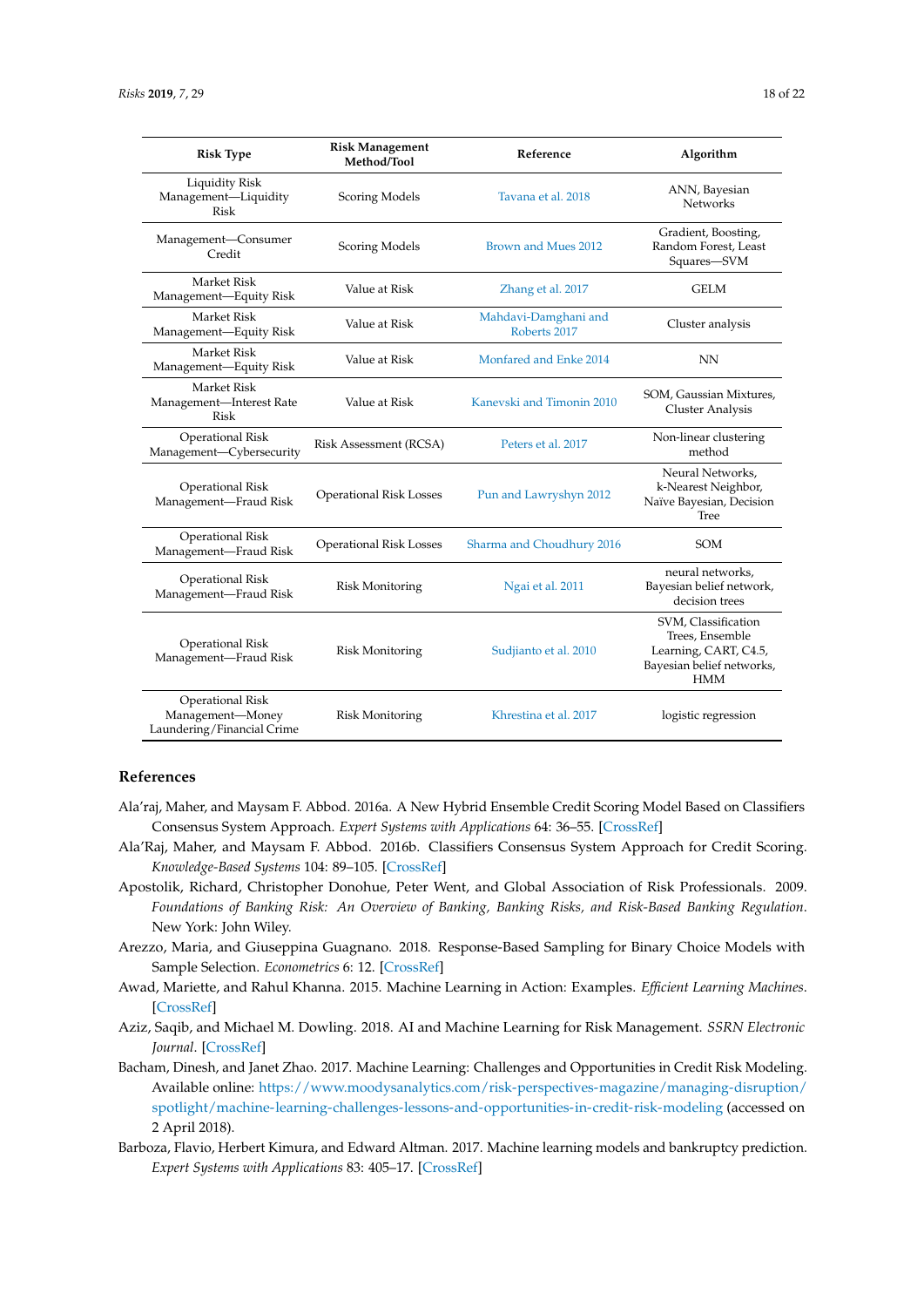- <span id="page-18-2"></span>Basel Committee on Banking Supervision. 2005a. *Guidance on Paragraph 468 of the Framework Document*. Basel: Bank for International Settlements.
- <span id="page-18-3"></span>Basel Committee on Banking Supervision. 2005b. *An Explanatory Note on the Basel II IRB Risk Weight Functions*. Basel: Bank for International Settlements.
- <span id="page-18-1"></span>Basel Committee on Banking Supervision. 2006. *Minimum Capital Requirements for Market Risk*. Basel: Bank for International Settlements.
- <span id="page-18-4"></span>Basel Committee on Banking Supervision. 2008. *Principles for Sound Liquidity Risk Management and Supervision*. Basel: Bank for International Settlements.
- <span id="page-18-5"></span>Basel Committee on Banking Supervision. 2011. *Principles for the Sound Management of Operational Risk*. Basel: Bank for International Settlements, pp. 1–27.
- <span id="page-18-14"></span>Bastos, João A. 2014. Ensemble Predictions of Recovery Rates. *Journal of Financial Services Research* 46: 177–93. [\[CrossRef\]](http://dx.doi.org/10.1007/s10693-013-0165-3)
- <span id="page-18-8"></span>Bauguess, Scott W. 2015. *The Hope and Limitations of Machine Learning in Market Risk Assessment*. Washington, DC: U.S. Securities and Exchange Commission.
- <span id="page-18-9"></span>Bellotti, Tony, and Jonathan Crook. 2009. Support Vector Machines for Credit Scoring and Discovery of Significant Features. *Expert Systems with Applications*. [\[CrossRef\]](http://dx.doi.org/10.1016/j.eswa.2008.01.005)
- <span id="page-18-18"></span>Blom, Tineke. 2015. Top down Stress Testing: An Application of Adaptive Lasso to Forecasting Credit Loss Rates. Master's Thesis, Faculty of Science, Hongkong, China.
- <span id="page-18-17"></span>Brown, Iain, and Christophe Mues. 2012. An experimental comparison of classification algorithms for imbalanced credit scoring data sets. *Expert Systems with Applications* 39: 3446–53. [\[CrossRef\]](http://dx.doi.org/10.1016/j.eswa.2011.09.033)
- <span id="page-18-11"></span>Cao, Jie, Hongke Lu, Weiwei Wang, and Jian Wang. 2013. A Loan Default Discrimination Model Using Cost-Sensitive Support Vector Machine Improved by PSO. *Information Technology and Management* 14: 193–204. [\[CrossRef\]](http://dx.doi.org/10.1007/s10799-013-0161-1)
- <span id="page-18-19"></span>Chan-Lau, Jorge. 2017. Lasso Regressions and Forecasting Models in Applied Stress Testing. *IMF Working Papers* 17: 1. [\[CrossRef\]](http://dx.doi.org/10.5089/9781475599022.001)
- <span id="page-18-15"></span>Chen, Ning, Bernardete Ribeiro, and An Chen. 2016. Financial Credit Risk Assessment: A Recent Review. *Artificial Intelligence Review* 45: 1–23. [\[CrossRef\]](http://dx.doi.org/10.1007/s10462-015-9434-x)
- <span id="page-18-20"></span>Dal Pozzolo, Andrea. 2015. Adaptive Machine Learning for Credit Card Fraud Detection. Unpublished doctoral dissertation, Université libre de Bruxelles, Faculté des Sciences—Informatique, Bruxelles.
- <span id="page-18-0"></span>Deloitte University Press. 2017. *Global Risk Management Survey*, 10th ed. Deloitte University Press: Available online: [https://www2.deloitte.com/tr/en/pages/risk/articles/global-risk-management-survey-10th-ed.](https://www2.deloitte.com/tr/en/pages/risk/articles/global-risk-management-survey-10th-ed.html) [html](https://www2.deloitte.com/tr/en/pages/risk/articles/global-risk-management-survey-10th-ed.html) (accessed on 4 October 2018).
- <span id="page-18-6"></span>Financial Stability Board. 2017. Artificial Intelligence and Machine Learning in Financial Services. Market Developments and Financial Stability Implications. *Financial Stability Board*. November 1. Available online: <http://www.fsb.org/2017/11/artificial-intelligence-and-machine-learning-in-financial-service/> (accessed on 2 July 2018).
- <span id="page-18-7"></span>Galindo, Jorge, and Pablo Tamayo. 2000. Credit Risk Assessment Using Statistical and Machine Learning: Basic Methodology and Risk Modeling Applications. *Computational Economics* 15: 107–43. [\[CrossRef\]](http://dx.doi.org/10.1023/A:1008699112516)
- <span id="page-18-22"></span>Gotoh, Jun-ya, Akiko Takeda, and Rei Yamamoto. 2014. Interaction between financial risk measures and machine learning methods. *Computational Management Science* 11: 365–402. [\[CrossRef\]](http://dx.doi.org/10.1007/s10287-013-0175-5)
- <span id="page-18-21"></span>Greene, William H. 1992. A Statistical Model for Credit Scoring. NYU Working Paper No. EC-92-29. Available online: <https://ssrn.com/abstract=1867088> (accessed on 8 April 1992).
- <span id="page-18-12"></span>Guegan, Dominique, Peter Addo, and Bertrand Hassani. 2018. Credit risk analysis using machine and deep learning models. *Risks* 6: 38.
- <span id="page-18-13"></span>Hamori, Shigeyuki, Minami Kawai, Takahiro Kume, Yuji Murakami, and Chikara Watanabe. 2018. Ensemble Learning or Deep Learning? Application to Default Risk Analysis. *Journal of Risk and Financial Management* 11: 12. [\[CrossRef\]](http://dx.doi.org/10.3390/jrfm11010012)
- <span id="page-18-10"></span>Hand, David J., and William E. Henley. 1997. Statistical Classification Methods in Consumer Credit Scoring: A Review. *Journal of the Royal Statistical Society Series A: Statistics in Society*. [\[CrossRef\]](http://dx.doi.org/10.1111/j.1467-985X.1997.00078.x)
- <span id="page-18-16"></span>Harris, Terry. 2013. Quantitative credit risk assessment using support vector machines: Broad versus Narrow default definitions. *Expert Systems with Applications* 40: 4404–13. [\[CrossRef\]](http://dx.doi.org/10.1016/j.eswa.2013.01.044)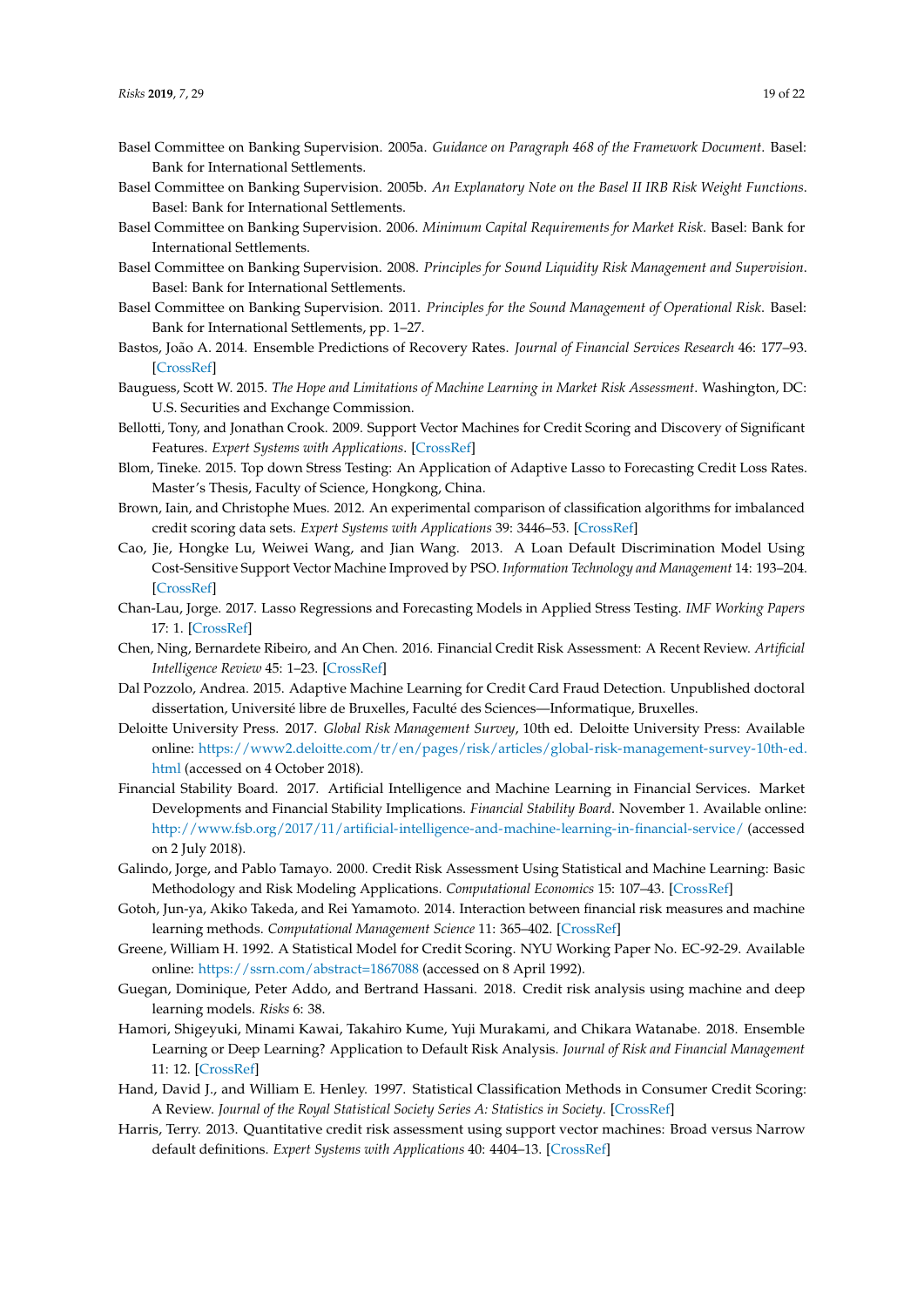- <span id="page-19-0"></span>Helbekkmo, Hans, Alok Kshirsagar, Andreas Schlosser, Francesco Selandari, Uwe Stegemann, and Joyce Vorholt. 2013. *Enterprise Risk Management—Shaping the Risk Revolution*. New York: McKinsey & Co., Available online: <www.rmahq.org> (accessed on 18 June 2018).
- <span id="page-19-8"></span>Huang, Cheng Lung, Mu Chen Chen, and Chieh Jen Wang. 2007. Credit Scoring with a Data Mining Approach Based on Support Vector Machines. *Expert Systems with Applications* 33: 847–56. [\[CrossRef\]](http://dx.doi.org/10.1016/j.eswa.2006.07.007)
- <span id="page-19-3"></span>Hull, John. 2012. *Risk Management and Financial Institutions*. New York: John Wiley and Sons, vol. 733.
- <span id="page-19-12"></span>Islam, Tushith, Christos Vasilopoulos, and Erik Pruyt. 2013. Stress—Testing Banks under Deep Uncertainty. Paper presented at the 31st International Conference of the System Dynamics Society, Cambridge, MA, USA, July 21–25; Available online: [http://repository.tudelft.nl/islandora/object/uuid:c162de43-4235-4d29-8eed-](http://repository.tudelft.nl/islandora/object/uuid:c162de43-4235-4d29-8eed-3246df87e119?collection=education)[3246df87e119?collection=education](http://repository.tudelft.nl/islandora/object/uuid:c162de43-4235-4d29-8eed-3246df87e119?collection=education) (accessed on 17 July 2018).
- <span id="page-19-13"></span>Jacobs, Michael, Jr. 2018. The validation of machine-learning models for the stress testing of credit risk. *Journal of Risk Management in Financial Institutions* 11: 218–43.
- <span id="page-19-5"></span><span id="page-19-4"></span>Jorion, Philippe. 2007. *Value at Risk: The New Benchmark for Managing Financial Risk*. New York: McGraw-Hill.
- Kanevski, Mikhail F., and Vadim Timonin. 2010. Machine learning analysis and modeling of interest rate curves. Paper presented at the 18th European Symposium on Artificial Neural Networks ESANN, Bruges, Belgium, April 28–30; Available online: <https://www.elen.ucl.ac.be/Proceedings/esann/esannpdf/es2010-17.pdf> (accessed on 18 June 2018).
- <span id="page-19-17"></span>Kannan, Somasundaram, and K. Somasundaram. 2017. Autoregressive-Based Outlier Algorithm to Detect Money Laundering Activities. *Journal of Money Laundering Control* 20: 190–202. [\[CrossRef\]](http://dx.doi.org/10.1108/JMLC-07-2016-0031)
- <span id="page-19-7"></span>Keramati, Abbas, and Niloofar Yousefi. 2011. A proposed classification of data mining techniques in credit scoring. Paper presented at the 2011 International Conference of Industrial Engineering and Operations Management, Kuala Lumpur, Malaysia, January 22–24.
- <span id="page-19-11"></span>Khandani, Amir E., Adlar J. Kim, and Andrew W. Lo. 2010. Consumer credit-risk models via machine-learning algorithms. *Journal of Banking & Finance* 34: 2767–87.
- <span id="page-19-16"></span>Khrestina, Marina Pavlovna, Dmitry Ivanovich Dorofeev, Polina Andreevna Kachurina, Timur Rinatovich Usubaliev, and Aleksey Sergeevich Dobrotvorskiy. 2017. Development of Algorithms for Searching, Analyzing and Detecting Fraudulent Activities in the Financial Sphere. *European Research Studies Journal* 20: 484–98.
- <span id="page-19-9"></span>Lai, Kin Keung, Lean Yu, Ligang Zhou, and Shouyang Wang. 2006. Credit risk evaluation with least square support vector machine. In *International Conference on Rough Sets and Knowledge Technology*. Berlin/Heidelberg: Springer, pp. 490–95.
- <span id="page-19-6"></span>Lessmann, Stefan, Bart Baesens, Hsin Vonn Seow, and Lyn C. Thomas. 2015. Benchmarking State-of-the-Art Classification Algorithms for Credit Scoring: An Update of Research. *European Journal of Operational Research* 247: 124–36. [\[CrossRef\]](http://dx.doi.org/10.1016/j.ejor.2015.05.030)
- <span id="page-19-15"></span>Mahdavi-Damghani, Babak, and Stephen Roberts. 2017. A Proposed Risk Modeling Shift from the Approach of Stochastic Differential Equation towards Machine Learning Clustering: Illustration with the Concepts of Anticipative and Responsible VaR. *SSRN Electronic Journal*. [\[CrossRef\]](http://dx.doi.org/10.2139/ssrn.3039179)
- <span id="page-19-18"></span>Mainelli, Michael, and Mark Yeandle. 2006. Best execution compliance: New techniques for managing compliance risk. *The Journal of Risk Finance* 7: 301–12. [\[CrossRef\]](http://dx.doi.org/10.1108/15265940610664979)
- <span id="page-19-10"></span>Malhotra, Rashmi, and D. K. Malhotra. 2003. Evaluating Consumer Loans Using Neural Networks. *Omega* 31: 83–96. [\[CrossRef\]](http://dx.doi.org/10.1016/S0305-0483(03)00016-1)
- <span id="page-19-1"></span>MetricStream. 2018. The Chief Risk Officer's Role in 2018 and Beyond Managing the Challenges and Opportunities of a Digital Era New Roles of the CRO. Available online: [https://www.metricstream.com/insights/chief](https://www.metricstream.com/insights/chief-risk-officer-role-2018.htm)[risk-officer-role-2018.htm](https://www.metricstream.com/insights/chief-risk-officer-role-2018.htm) (accessed on 23 June 2018).
- <span id="page-19-14"></span>Monfared, Soheil Almasi, and David Enke. 2014. Volatility Forecasting Using a Hybrid GJR-GARCH Neural Network Model. *Procedia Computer Science* 36: 246–53. [\[CrossRef\]](http://dx.doi.org/10.1016/j.procs.2014.09.087)
- <span id="page-19-19"></span>Ngai, Eric W. T., Yong Hu, Yiu Hing Wong, Yijun Chen, and Xin Sun. 2011. The Application of Data Mining Techniques in Financial Fraud Detection: A Classification Framework and an Academic Review of Literature. *Decision Support Systems* 50: 569. [\[CrossRef\]](http://dx.doi.org/10.1016/j.dss.2010.08.006)
- <span id="page-19-2"></span>Oliver Wyman. 2017. Next Generation Risk Management. Available online: [https://www.oliverwyman.](https://www.oliverwyman.com/content/dam/oliver-wyman/v2/publications/2017/aug/Next_Generation_Risk_Management_Targeting_A-Technology_Dividend.pdf) [com/content/dam/oliver-wyman/v2/publications/2017/aug/Next\\_Generation\\_Risk\\_Management\\_](https://www.oliverwyman.com/content/dam/oliver-wyman/v2/publications/2017/aug/Next_Generation_Risk_Management_Targeting_A-Technology_Dividend.pdf) [Targeting\\_A-Technology\\_Dividend.pdf](https://www.oliverwyman.com/content/dam/oliver-wyman/v2/publications/2017/aug/Next_Generation_Risk_Management_Targeting_A-Technology_Dividend.pdf) (accessed on 1 May 2018).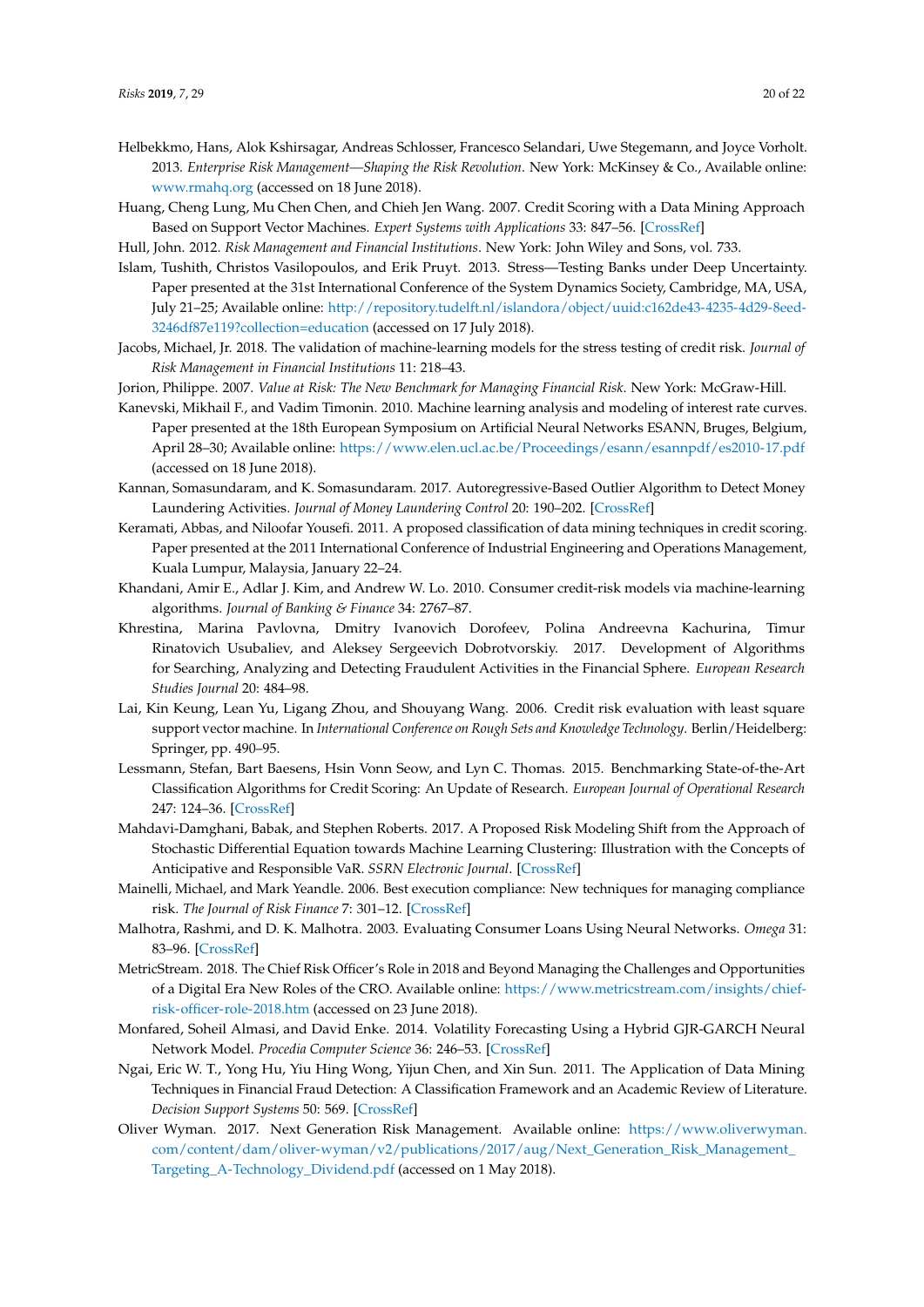- <span id="page-20-10"></span>Pavlenko, Tatjana, and Oleksandr Chernyak. 2009. Bayesian Networks for Modeling and Assessment of Credit Concentration Risks. *International Statistical Conference Prague.* Available online: [http://www.czso.cz/](http://www.czso.cz/conference2009/proceedings/data/methods/pavlenko_paper.pdf) [conference2009/proceedings/data/methods/pavlenko\\_paper.pdf](http://www.czso.cz/conference2009/proceedings/data/methods/pavlenko_paper.pdf) (accessed on 21 July 2018).
- <span id="page-20-18"></span>Peters, Gareth, Pavel V. Shevchenko, Ruben Cohen, and Diane Maurice. 2017. Statistical Machine Learning Analysis of Cyber Risk Data: Event Case Studies. Available online: <https://ssrn.com/abstract=3073704> (accessed on 18 June 2018).
- <span id="page-20-12"></span>Proofpoint. 2010. MLX Whitepaper "Machine Learning to Beat Spam Today and Tomorrow". Available online: <https://www.excelmicro.com/datasheets/Proofpoint-White-Paper-MLX-Technology.pdf> (accessed on 2 May 2018).
- <span id="page-20-15"></span>Pun, Joseph, and Yuri Lawryshyn. 2012. Improving credit card fraud detection using a meta-classification strategy. *International Journal of Computer Applications* 56: 41–46. [\[CrossRef\]](http://dx.doi.org/10.5120/8930-3007)
- <span id="page-20-8"></span>Raei, Reza, Mahdi Saeidi Kousha, Saeid Fallahpour, and Mohammad Fadaeinejad. 2016. A Hybrid Model for Estimating the Probability of Default of Corporate Customers. *Iranian Journal of Management Studies* 9: 651–73.
- <span id="page-20-9"></span>Ray, Sunil. 2015. Understanding Support Vector Machine Algorithm from Examples (along with Code). Available online: [https://www.analyticsvidhya.com/blog/2017/09/understaing-support-vector-machine-example](https://www.analyticsvidhya.com/blog/2017/09/understaing-support-vector-machine-example-code/)[code/](https://www.analyticsvidhya.com/blog/2017/09/understaing-support-vector-machine-example-code/) (accessed on 16 August 2018).
- <span id="page-20-17"></span>Sala, Jordi Petchamé. 2011. Liquidity Risk Modeling Using Artificial Neural Network. Master's thesis, Universitat Politècnica de Catalunya, Barcelona, Spain.
- <span id="page-20-1"></span>Saunders, Anthony, Marcia Millon Cornett, and Patricia Anne McGraw. 2006. *Financial Institutions Management: A Risk Management Approach*. New York: McGraw-Hill.
- <span id="page-20-2"></span>Shalev-Shwartz, Shai, and Shai Ben-David. 2014. *Understanding Machine Learning: From Theory to Algorithms*. Cambridge: Cambridge University Press. [\[CrossRef\]](http://dx.doi.org/10.1017/CBO9781107298019)
- <span id="page-20-19"></span>Sharma, Shashank, and Arjun Roy Choudhury. 2016. Fraud Analytics: A Survey on Bank Fraud Prediction Using Unsupervised Learning Based Approach. *International Journal of Innovation in Engineering Research and Technology* 3: 1–9.
- <span id="page-20-13"></span>Sudjianto, Agus, Sheela Nair, Ming Yuan, Aijun Zhang, Daniel Kern, and Fernando Cela-Díaz. 2010. Statistical Methods for Fighting Financial Crimes. *Technometrics* 52: 5–19. [\[CrossRef\]](http://dx.doi.org/10.1198/TECH.2010.07032)
- <span id="page-20-11"></span>Tavana, Madjid, Amir Reza Abtahi, Debora Di Caprio, and Maryam Poortarigh. 2018. An Artificial Neural Network and Bayesian Network Model for Liquidity Risk Assessment in Banking. *Neurocomputing* 275: 2525–54. [\[CrossRef\]](http://dx.doi.org/10.1016/j.neucom.2017.11.034)
- <span id="page-20-16"></span>Vaidya, Avanti H., and Sudhir W. Mohod. 2014. Internet Banking Fraud Detection using HMM and BLAST-SSAHA Hybridization. *International Journal of Science and Research (IJSR)* 3: 574–9.
- <span id="page-20-4"></span>Van Gestel, Ir Tony, Bart Baesens, Ir Joao Garcia, and Peter Van Dijcke. 2003. A support vector machine approach to credit scoring. In *Forum Financier—Revue Bancaire Et Financiaire Bank En Financiewezen*. Bruxelles: Larcier, pp. 73–82. Available online: [http://citeseerx.ist.psu.edu/viewdoc/download?doi=10.1.1.93.6492&rep=](http://citeseerx.ist.psu.edu/viewdoc/download?doi=10.1.1.93.6492&rep=rep1&type=pdf) [rep1&type=pdf](http://citeseerx.ist.psu.edu/viewdoc/download?doi=10.1.1.93.6492&rep=rep1&type=pdf) (accessed on 7 July 2018).
- <span id="page-20-0"></span>Van Liebergen, Bart. 2017. Machine Learning: A Revolution in Risk Management and Compliance? *Journal of Financial Transformation* 45: 60–67.
- <span id="page-20-6"></span>Van-Sang, Ha, and Ha-Nam Nguyen. 2016. Credit Scoring with a Feature Selection Approach Based Deep Learning. In *MATEC Web of Conferences*. Les Ulis: EDP Sciences, volume 54, p. 05004. Available online: [https://www.matec-conferences.org/articles/matecconf/abs/2016/17/matecconf\\_mimt2016\\_](https://www.matec-conferences.org/articles/matecconf/abs/2016/17/matecconf_mimt2016_05004/matecconf_mimt2016_05004.html) [05004/matecconf\\_mimt2016\\_05004.html](https://www.matec-conferences.org/articles/matecconf/abs/2016/17/matecconf_mimt2016_05004/matecconf_mimt2016_05004.html) (accessed on 19 July 2018).
- <span id="page-20-14"></span>Villalobos, Miguel Agustín, and Eliud Silva. 2017. A Statistical and Machine Learning Model to Detect Money Laundering: An Application. Available online: [http://hddavii.eventos.cimat.mx/sites/hddavii/files/](http://hddavii.eventos.cimat.mx/sites/hddavii/files/Miguel_Villalobos.pdf) [Miguel\\_Villalobos.pdf](http://hddavii.eventos.cimat.mx/sites/hddavii/files/Miguel_Villalobos.pdf) (accessed on 21 June 2018).
- <span id="page-20-3"></span>Wang, Yongqiao, Shouyang Wang, and Kin Keung Lai. 2005. A New Fuzzy Support Vector Machine to Evaluate Credit Risk. *IEEE Transactions on Fuzzy Systems* 13: 820–31. [\[CrossRef\]](http://dx.doi.org/10.1109/TFUZZ.2005.859320)
- <span id="page-20-7"></span>Wang, Hong, Qingsong Xu, and Lifeng Zhou. 2015. Large Unbalanced Credit Scoring Using Lasso-Logistic Regression Ensemble. *PLoS ONE* 10: e0117844. [\[CrossRef\]](http://dx.doi.org/10.1371/journal.pone.0117844) [\[PubMed\]](http://www.ncbi.nlm.nih.gov/pubmed/25706988)
- <span id="page-20-5"></span>Wójcicka, Aleksandra. 2017. Neural Networks vs. Discriminant Analysis in the Assessment of Default. *Electronic Economy*, 339–49. [\[CrossRef\]](http://dx.doi.org/10.17951/h.2017.51.5.339)